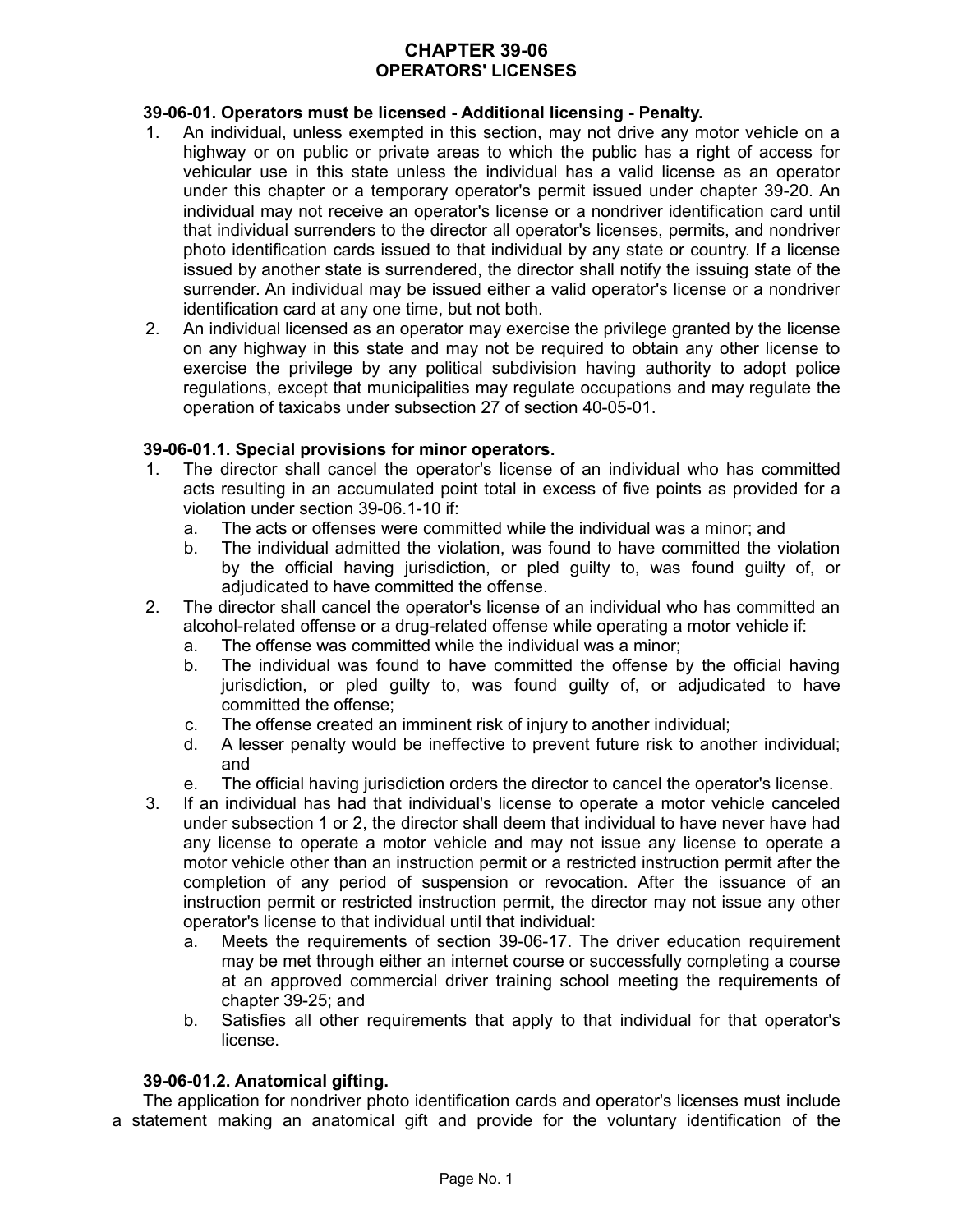applicant as a donor under chapter 23-06.6. In addition, identification of the applicant as a donor under chapter 23-06.6 may be completed by an online registry approved by the director. If the applicant's donor intention is made by the online registry, the intention must be recorded on the applicant's record. The intention is not required on the identification card or license unless a duplicate card is obtained or at the time of renewal. The department may not be held civilly or criminally liable for any act or omission in implementing and maintaining the online registration of donors.

# **39-06-01.3. Compliance with federal selective service requirement.**

- 1. Upon submission of an application for an initial, renewal, or duplicate instruction permit, operator's license, or a nondriver identification card by a man at least eighteen years of age and under the age of twenty-six, the department shall provide for the registration of the applicant with the selective service system.
- 2. The department shall provide language on the application informing the applicant his signature on the application serves as an acknowledgment the applicant already has registered with the selective service system or the applicant consents to registration.
- 3. An applicant who objects to registration for conscientious, religious, or other grounds may contact the selective service system for alternative options.
- 4. The department shall forward the applicant's necessary personal information to the selective service system for registration.

### **39-06-02. Individuals who are exempt from having an operator's license - Resident defined.**

- 1. The following individuals are exempt from having an operator's license:
	- a. An employee of the United States government while operating a motor vehicle owned by or leased to that government and being operated on official business.
	- b. A nonresident who is at least sixteen years of age, who has in that individual's immediate possession a valid operator's license issued to that individual in that individual's home state or country.
	- c. A member of the armed forces of the United States while that individual is stationed in North Dakota, if that individual has a valid current operator's license from another state.
	- d. An individual over sixteen years of age who becomes a resident of this state and who has in possession a valid operator's license issued to that individual under the laws of some other state or country or by military authorities of the United States for a period of not more than sixty days after becoming a resident of this state.
	- e. A member of the North Dakota national guard operating any military vehicles as authorized by a national guard operator's license while on duty.
- 2. For purposes of this chapter, an individual is deemed a resident of this state when the individual has lived in the state for ninety consecutive days, unless the individual is a nonresident student, a tourist, or a member of the armed forces.

# **39-06-03. No operator's license to certain individuals.**

The director may not issue an operator's license:

- 1. To an individual who is under the age of sixteen years, except that the director may issue an instructional permit under section 39-06-04, a restricted permit under section 39-06-05, or a license under section 39-06-17.
- 2. To an individual whose license has been suspended or revoked in this state or in any other state during the suspension, except under section 39-06.1-03 or 39-06.1-11, or to any person whose license has been revoked, except under sections 39-06-35, 39-06-36, and 39-06.1-11.
- 3. To an individual who has previously been adjudged to be afflicted with or suffering from any mental disability or disease and who has not at the time of application been restored to competency by the methods provided by law.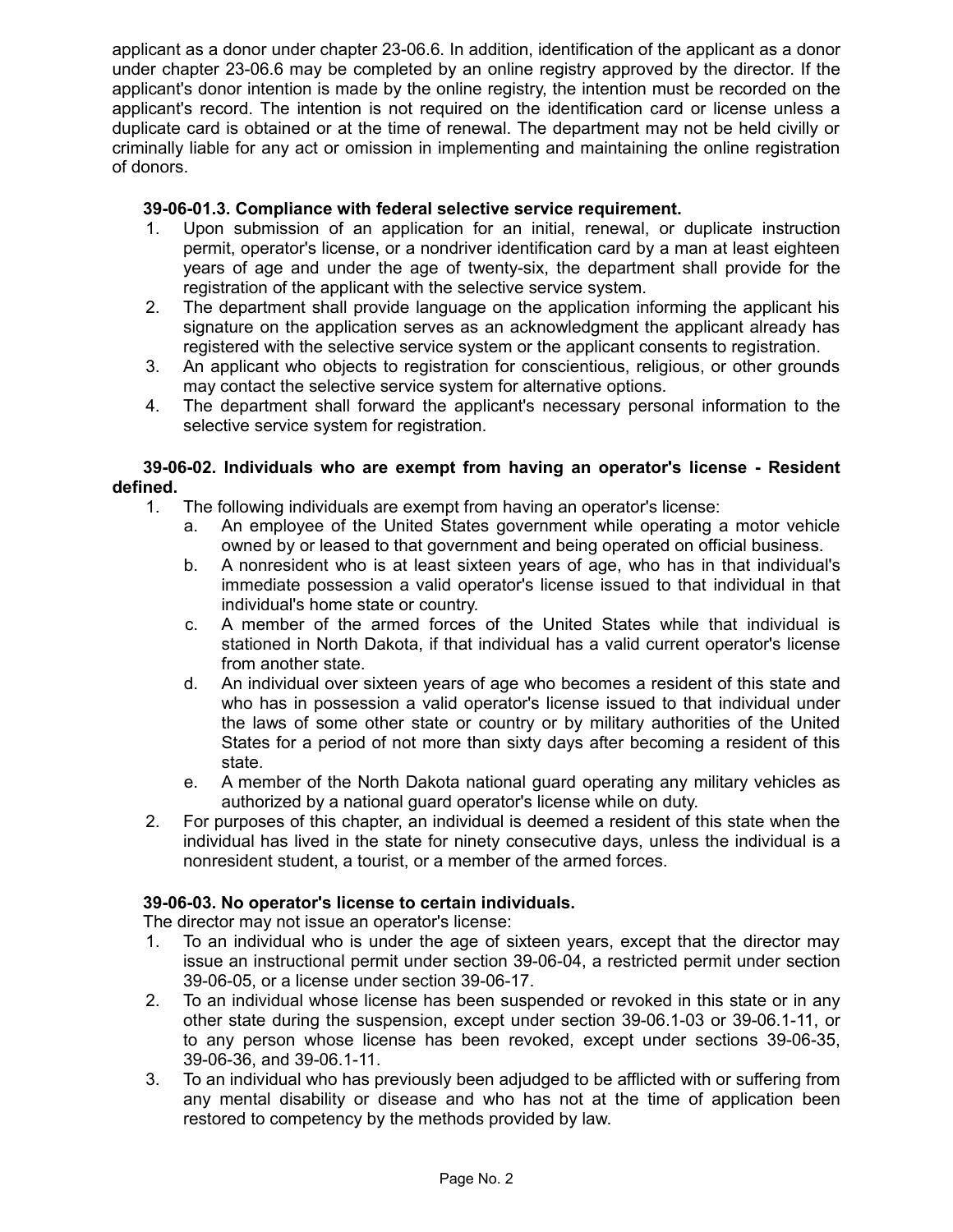- 4. To an individual who is required by this chapter to take an examination, unless the individual has successfully passed such examination.
- 5. To an individual who is required under the laws of this state to deposit security or file proof of financial responsibility and who has not deposited the security or filed the proof.
- 6. To an individual if the director has good cause to believe that the individual by reason of physical or mental disability would not be able to operate a motor vehicle with safety.
- 7. To an individual when the director has good cause to believe that the operation of a motor vehicle on the highways by that individual would be inimical to public safety or welfare.

### **39-06-03.1. Nondriver photo identification card issued by director - Release of information - Penalty - Public awareness.**

- 1. The director shall issue a nondriver color photo identification card to any resident of this state who fulfills the requirements of this section. An application for an identification card must be made on a form furnished by the director. Within thirty days from receipt of a complete application that includes the applicant's social security number, unless the applicant is a nonimmigrant who is not eligible for a social security number, the director shall determine whether to issue and, if appropriate, issue a nondriver photo identification card to an applicant. The director may not withhold the issuance of a nondriver color photo identification card without reasonable cause. If the applicant is under the age of eighteen or at least the age of eighteen and under the age of twenty-one, the photo must be against the same color background required on a motor vehicle operator's license for an operator of that age. Subject to section 39-06-19, identification cards expire eight years from the date of issue and may be renewed. The application must contain other information as the director may require to improve identity security.
- 2. The director shall issue a nondriver color photo identification card to any resident who at the time of application is not a citizen of the United States and who fulfills the requirements of this section. The identification card must be designed in a manner to clearly make the card distinguishable from a similar card issued to a citizen of the United States and resident of this state. The card may be replaced with a card issued to a citizen of this country and resident of this state only when proof of United States citizenship is provided by the individual and any applicable replacement fee listed in section 39-06-49 is paid.
- 3. To confirm the identity, date of birth, and legal presence of the applicant, the director or examining officer shall require satisfactory evidence be provided by the applicant. Satisfactory evidence includes a certified copy of the applicant's birth certificate or other evidence reasonably calculated to permit the determination of the date of birth, identification, and legal presence of the applicant by the director or examining officer. The director may require an applicant for an identification card to provide a social security card and proof of residence address.
- 4. The application fee is listed in section 39-06-49. Except for a duplicate or replacement card, the director may not charge a fee to provide a nondriver photo identification card to an eligible applicant.
- 5. Any information obtained by the director from an applicant for the issuance, renewal, or replacement of an identification card may not be released unless allowed under section 39-16-03.
- 6. The director may advertise the availability and the use of the card.
- 7. Identification cards issued under this section are sufficient identification for all identification purposes.

# **39-06-04. Class D instruction permit.**

1. Any resident of this state who is at least fourteen years of age may apply to the director for a class D instruction permit.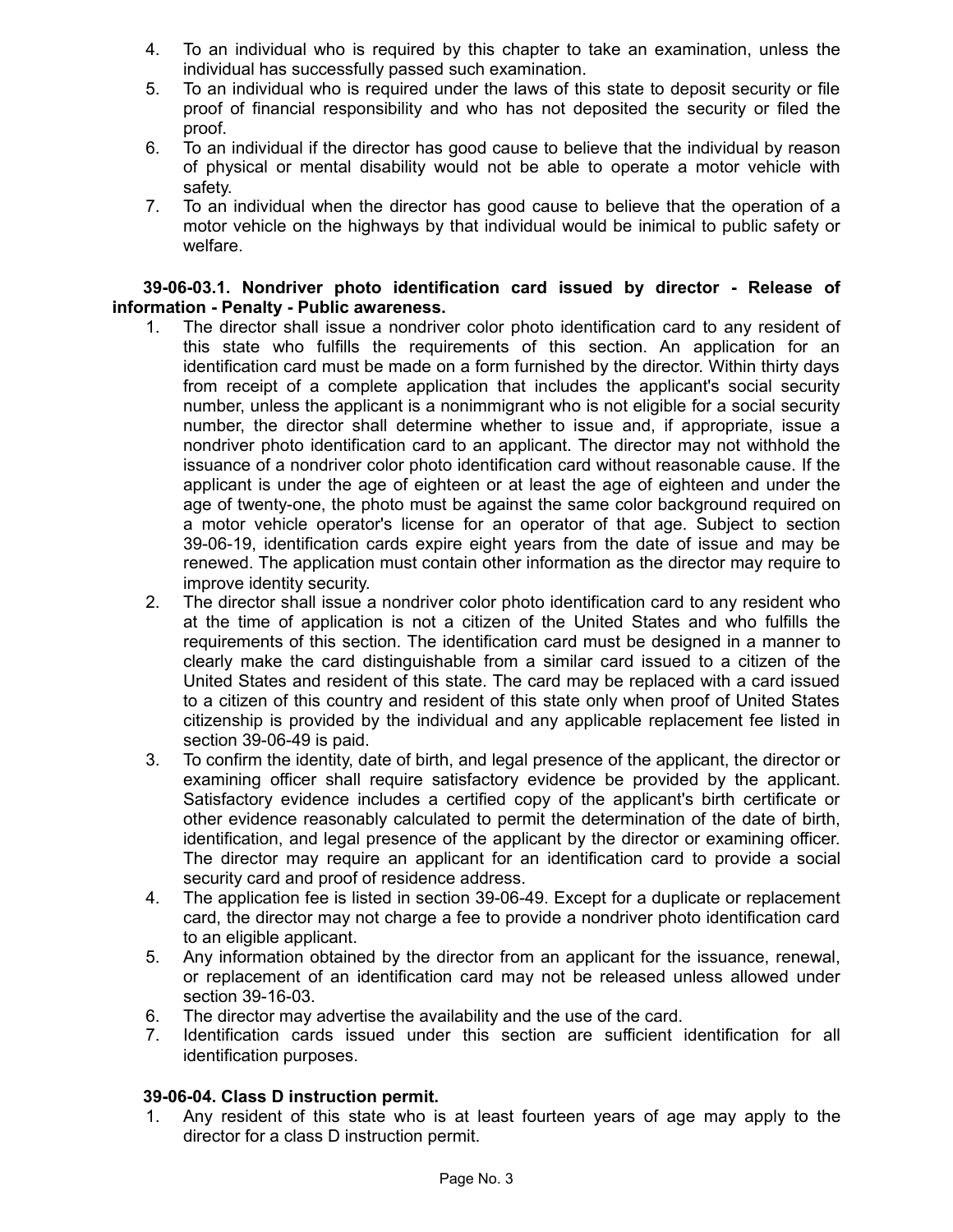- 2. The director may issue a class D instruction permit that entitles the applicant while having the permit in the permittee's immediate possession to drive a motor vehicle upon the public highways, if the individual:
	- a. Has successfully passed a standard written rules of the road knowledge test prescribed by the director;
	- b. Has successfully passed a vision examination; and
	- c. Has the written approval of the individual's parent or legal guardian.
- 3. The permittee must be accompanied by an individual with a class A, B, C, or D license in a vehicle allowed to be operated with a class D license, who is at least eighteen years of age, who has had at least three years of driving experience, and who is occupying a seat beside the driver. An individual other than the supervising driver and the permitholder may not be in the front seat unless the vehicle has only a front seat, in which case, the supervising driver must be seated next to the permitholder.
- 4. An individual who is not yet eighteen years of age is not eligible for a class D license until that individual has had an instruction permit issued for at least six months or at least twelve months if under the age of sixteen. The director may recognize an instruction permit issued by another jurisdiction in computing the six-month or twelve-month instructional period.
- 5. The permittee may not operate an electronic communication device to talk, compose, read, or send an electronic message while operating a motor vehicle that is in motion unless the sole purpose of operating the device is to obtain emergency assistance, to prevent a crime about to be committed, or in the reasonable belief that an individual's life or safety is in danger.

**39-06-05. Restricted instruction permit - When instruction permit not required - Driver's training course.**

- 1. The director upon receiving proper application may issue a restricted instruction permit effective for a school year or more restricted period to an applicant who is at least fourteen years of age and enrolled in a commercial driver training course that includes practice driving and which is approved by the director of the highway patrol under chapter 39-25. The restricted instruction permit entitles the permittee when the permittee has the permit in the permittee's immediate possession to operate a motor vehicle with an approved instructor occupying a seat beside the permittee and on a designated highway or within a designated area.
- 2. a. Subject to subdivision b, any student enrolled in behind-the-wheel driver's training through a high school program approved by the superintendent of public instruction may operate a motor vehicle, under the supervision of a driver training instructor certified by the superintendent of public instruction, without a permit or license to operate a motor vehicle, if the school district sponsoring the driver's training program has an insurance policy covering any damage that may be done by a student while operating the vehicle and proof of coverage is filed with the superintendent of public instruction by the school district's insurance carrier. The insurance coverage must be in the amount required to establish proof of financial responsibility.
	- b. A student may not enroll in a driver's training course through a high school program approved by the superintendent of public instruction unless the student will be at least fourteen years of age by the completion date of the classroom portion of the driver's training course. A student may not participate in the behind-the-wheel driver's training portion of the driver's training course until the student is at least fourteen years of age. A student must complete the driver's training course's required amount of behind-the-wheel driver's training before successfully completing the course.

# **39-06-06. Temporary operator's permit.**

The director may issue a temporary operator's permit for the operation of a motor vehicle to an applicant for an operator's license pending an investigation and determination of facts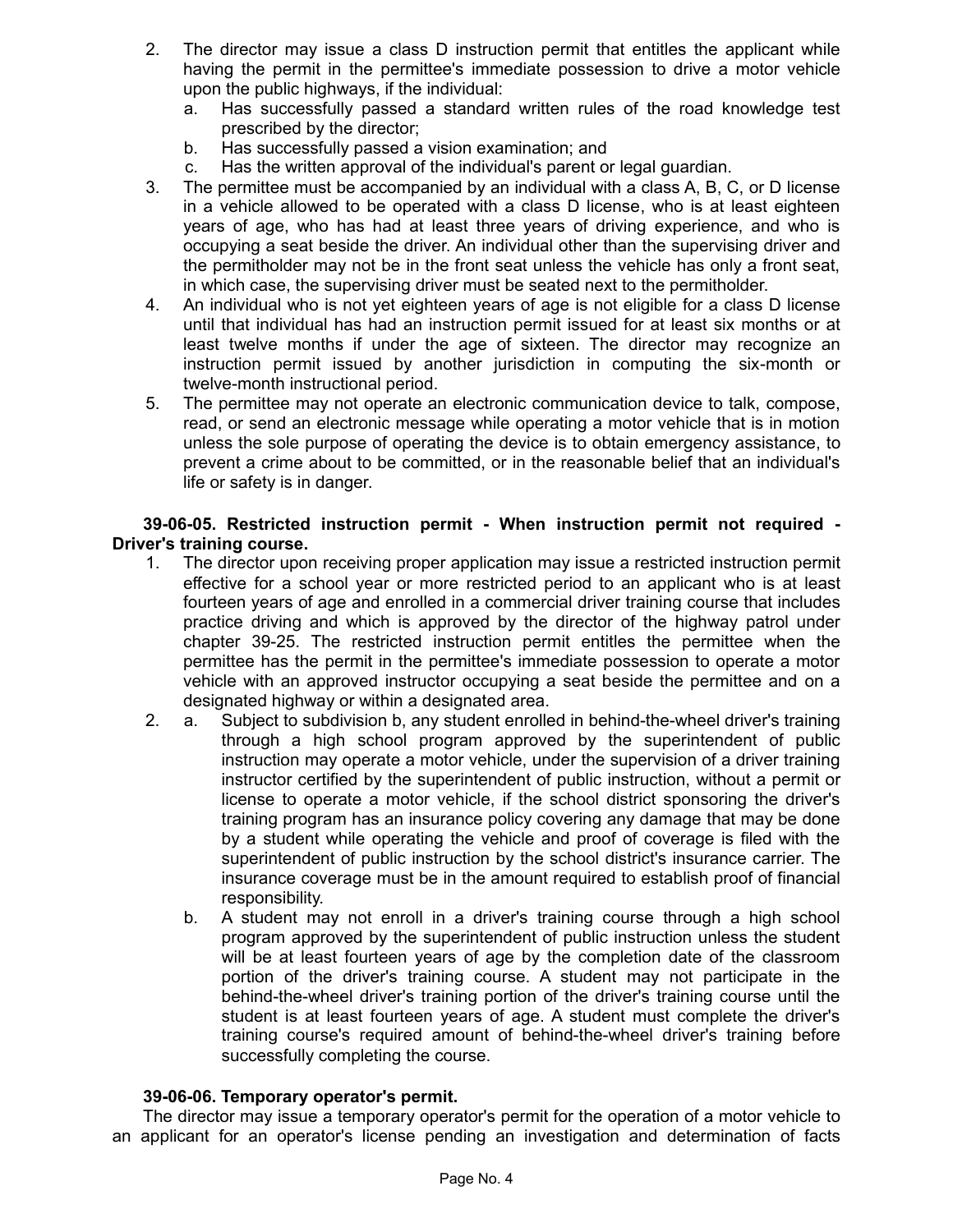relative to the applicant's right to receive an operator's license. The permit must be in the applicant's immediate possession while operating a motor vehicle and is invalid if the applicant's license has been issued or denied.

# **39-06-07. Application for operator's license.**

- 1. An applicant for an operator's license must be made upon a form furnished by the director.
- 2. An applicant must state on the application the full name, date of birth, sex, social security number, unless the applicant is a nonimmigrant who is not eligible for a social security number or the applicant provides an affidavit stating the applicant was not assigned a social security number, residence and mailing address, and provide a brief description of the applicant. By signing the application the applicant is deemed to have certified that all information contained on the application is true and correct. The application must be accompanied by the fee listed in section 39-06-49. The application must contain any other information as the director may require to improve identity security. The director may require an applicant to provide a social security card and proof of residence address.
- 3. If an application is received from an individual previously licensed in another jurisdiction, the director may request a copy of the driver's record from the other jurisdiction. A copy of another jurisdiction's driving record becomes a part of the driving record in this state with the same force and effect as though entered on the driving record in this state in the original instance.

### **39-06-07.1. Proof of name, date of birth, legal presence, and citizenship for operator's license application - License difference for citizens and noncitizens - Primary source identity documents.**

- 1. An applicant must verify the applicant's name, date of birth, and legal presence on any application by a certified birth certificate or any other documentary evidence that confirms to the satisfaction of the director the true identity, date of birth, legal presence, and citizenship of the applicant. The license issued to a noncitizen of the United States must be designed in a manner to distinguish the license clearly from a similar license issued to a citizen of the United States.
- 2. Primary source identity documents retained by the department are not public records.

# **39-06-07.2. Medical advice - Use by director - Driver's duty to report certain injuries.**

- 1. The director is authorized to seek professional medical advice from a licensed medical care provider and to use that advice in decisions made by the director in regard to the issuance, renewal, suspension, revocation, or cancellation of an operator's license under this chapter. The director may receive advice in any manner.
- 2. In addition to advice sought and received under subsection 1, the director may consider information and advice received from an applicant's or motor vehicle operator's licensed health care provider. Any examination and report requested by the applicant, motor vehicle operator, or director under this chapter is at the expense of the applicant or motor vehicle operator.
- 3. Any licensed health care provider does not incur any liability for any opinion, recommendation, or advice provided to the director under subsection 1.
- 4. Advice and information received by the director under subsection 1 which relates to an individual applicant or motor vehicle operator is for the confidential use of the director in making decisions on the individual's qualifications as a driver, and the information may not be divulged to any person or used in evidence in any trial or proceeding except in matters concerning the individual's qualifications to receive or retain an operator's license.
- 5. In addition to other sources of information, general advice and information received by the director under this section may be used by the director in the adoption of administrative rules concerning medical criteria for driver licensing.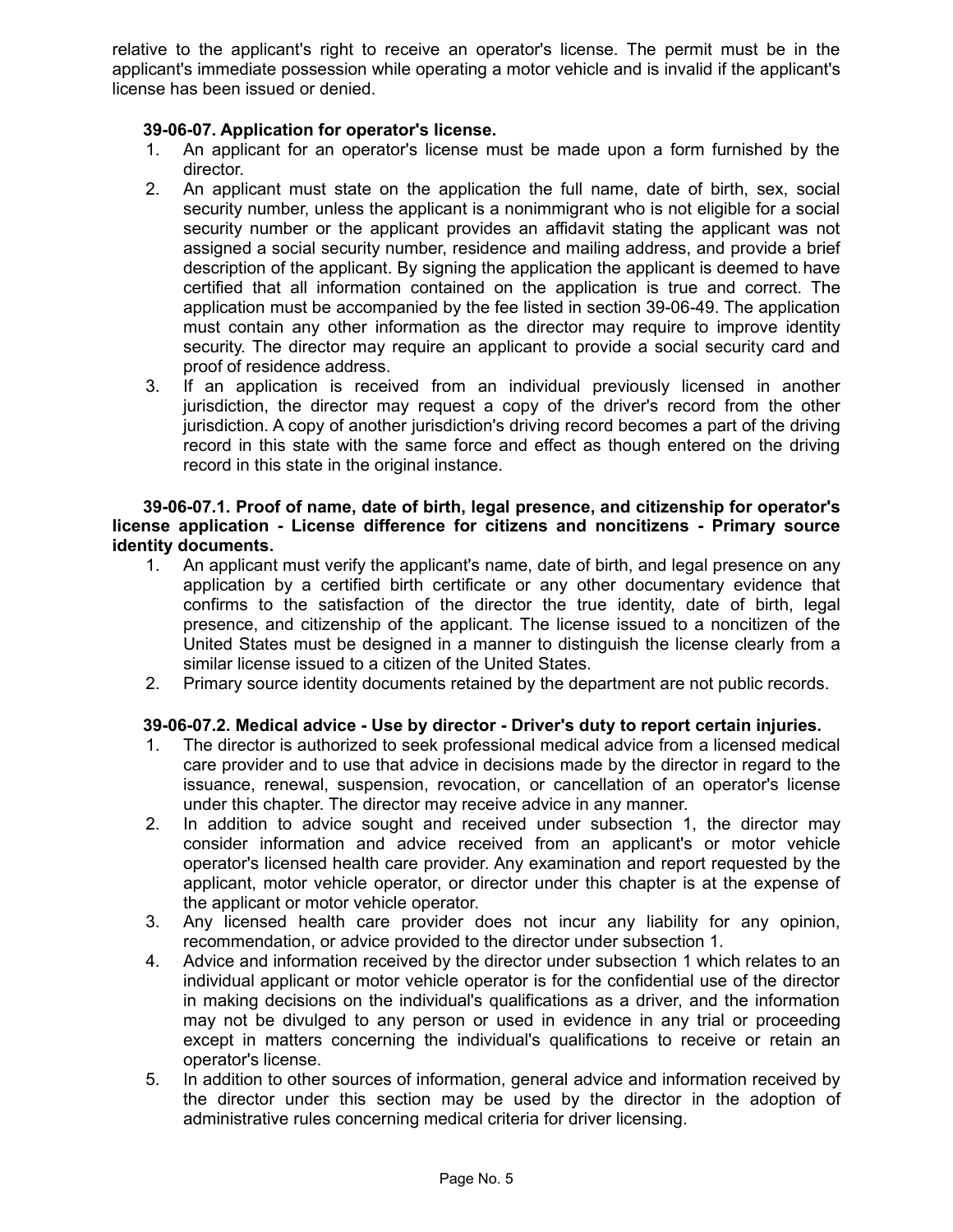6. Before operating any motor vehicle the holder of an operator's license issued under this chapter who has suffered permanent loss of use of a hand, arm, foot, leg, or eye shall report the loss of use to the director who shall take reasonable action as may be proper under this chapter as to re-examination of the licensee to determine if the licensee is capable of operating vehicles for which the licensee is licensed.

# **39-06-08. Application of minors.**

The application of any minor for an operator's license must be signed and verified before an individual authorized to administer oaths or the director, by the father, mother, or legal guardian, or if there is not a parent or legal guardian, then by another responsible adult who is willing to assume the obligation imposed under this chapter upon an individual signing the application of a minor. If the father, mother, or legal guardian is unable to appear, a father, mother, or legal guardian may designate, through a notarized document, an individual temporarily authorized to sign the application.

### **39-06-09. Liability for negligence of minor - General.**

- 1. Subject to subsection 2, any negligence of a minor when driving a motor vehicle on a highway must be imputed to the individual who signed the application of the minor for an operator's license, or upon the father, mother, or legal guardian if signing authority has been temporarily transferred under section 39-06-08. This individual is jointly and severally liable with the minor for damages caused by the negligence, except as provided in section 39-06-10.
- 2. The negligence of a minor under subsection 1 may not be imputed to the individual who signed the application of the minor for an operator's license, or upon the father, mother, or legal guardian if signing authority temporarily has been transferred under section 39-06-08 for any injury or damage to that individual which was caused by the minor's negligence.

### **39-06-10. Liability for negligence of minor - Proof of financial responsibility.**

If a minor provides proof of financial responsibility for the operation of a motor vehicle, then the director may accept the application of the minor.

#### **39-06-11. Cancellation of minor's license or permit upon request.**

An individual who has signed the application of a minor for a license may file with the director a verified written request to cancel the operator's license of the minor. Upon receipt of the request, the director shall cancel the operator's license of the minor and the individual who signed the application of the minor is relieved from the liability imposed under this chapter by reason of having signed the application on account of any subsequent negligence of the minor in operating a motor vehicle.

#### **39-06-12. Cancellation of an operator's license of a minor upon death of applicant.**

The director upon receipt of satisfactory evidence of the death of the individual who signed the application of a minor for an operator's license shall cancel the operator's license and may not issue a new license until a new application is made by the minor.

#### **39-06-13. Examination of applicants.**

1. Unless otherwise provided in this chapter, the director shall examine every applicant for an operator's license. The examination must include a test of the applicant's eyesight; ability to read and understand highway signs regulating, warning, and directing traffic; and knowledge of the traffic laws of this state. The director shall make any written portion of the examination, except writing on illustrations of signs, available to an applicant in any widely practiced language. The director may waive the written portion of the examination for an applicant who has successfully passed a written examination in another state and has an operator's license that is not or in the process of being revoked, suspended, or canceled.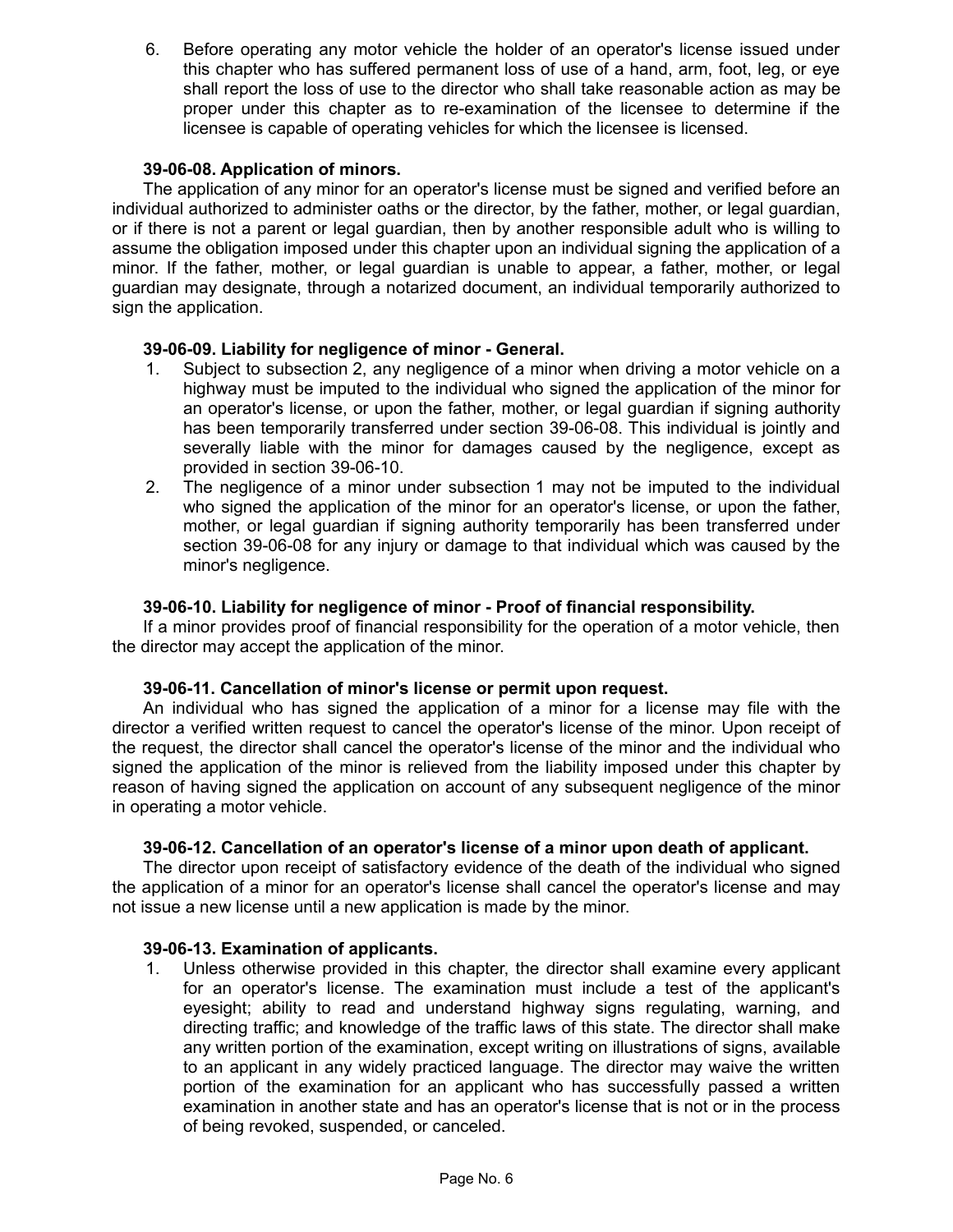- 2. The director shall establish a process to administer the written portion of an examination for an operator's license through an online electronic medium. The director shall charge an applicant a fee of ten dollars to access the online written examination. The online examination must:
	- a. Use personal questions about the applicant before the examination which the applicant is required to answer during the examination, to strengthen test security to deter fraud; and
	- b. Require the applicant's parent or legal guardian to certify to the department the parent or legal guardian monitored the applicant during the online written examination, before issuance by the department of a class D instruction permit to an applicant who has passed the online examination.
- 3. The examination must include an actual demonstration of ability to exercise ordinary and reasonable control in the operation of a motor vehicle unless waived for an applicant who has successfully passed an actual ability test in this or another state conducted by a state licensing authority or by a commercial driver training school meeting the driver education requirements prescribed by the director under chapter 39-25. A minor may operate a motor vehicle no matter how owned for the actual ability test.
- 4. In lieu of an eyesight test, the applicant may provide a statement of examination from a licensed physician or an optometrist stating the corrected and uncorrected vision of the applicant, if the examination was within six months of the application.
- 5. The director may require any other physical or mental examination.

# **39-06-13.1. Fee for examination of applicants.**

- 1. An applicant for an operator's license who is required to be tested to determine the applicant's knowledge of highway signs, regulating, warning, and directing traffic and of the traffic laws of this state shall pay a fee listed in section 39-06-49.
- 2. An applicant for an operator's license who is required to be tested to demonstrate the applicant's ability to exercise ordinary and reasonable control in the operation of a motor vehicle shall pay a fee listed in section 39-06-49.

# **39-06-14. Licenses issued to operators - General - Classified operator's license.**

- 1. Upon the payment of the application fee listed in section 39-06-49, the director shall issue to every qualified applicant an operator's license. An application for an operator's license must be made on a form furnished by the director. The operator's license must bear the full name, date of birth, residence address, and a brief description of the licensee.
- 2. The license must bear either a facsimile of the signature of the licensee or a space upon which the licensee shall write the licensee's usual signature. An operator's license is not valid unless signed by the licensee with the licensee's usual signature. For purposes of verification, the director may require the licensee to write the licensee's signature in the presence of the director.
- 3. The operator's license must bear a distinguishing number assigned to the licensee. The director may not issue a distinguishing number that is, contains, can be converted to, or is an encrypted version of the applicant's social security number.
- 4. The operator's license must bear a color photograph of the licensee. The director may adopt rules relating to the manner in which photographs are to be obtained and placed on an operator's license. The photograph may be produced by digital imaging or other electronic means and is not a public record. If the licensee is under the age of eighteen, the photograph must be against a color border or background that is different from the color used for other licensees. If the licensee is at least the age of eighteen and is under the age of twenty-one, the photograph must be against a color border or background that is different from the color used for other licensees.
- 5. The director shall issue an operator's license to any resident who at the time of application is not a citizen of the United States and who fulfills the requirements of this section. The license must be designed in a manner to distinguish the license clearly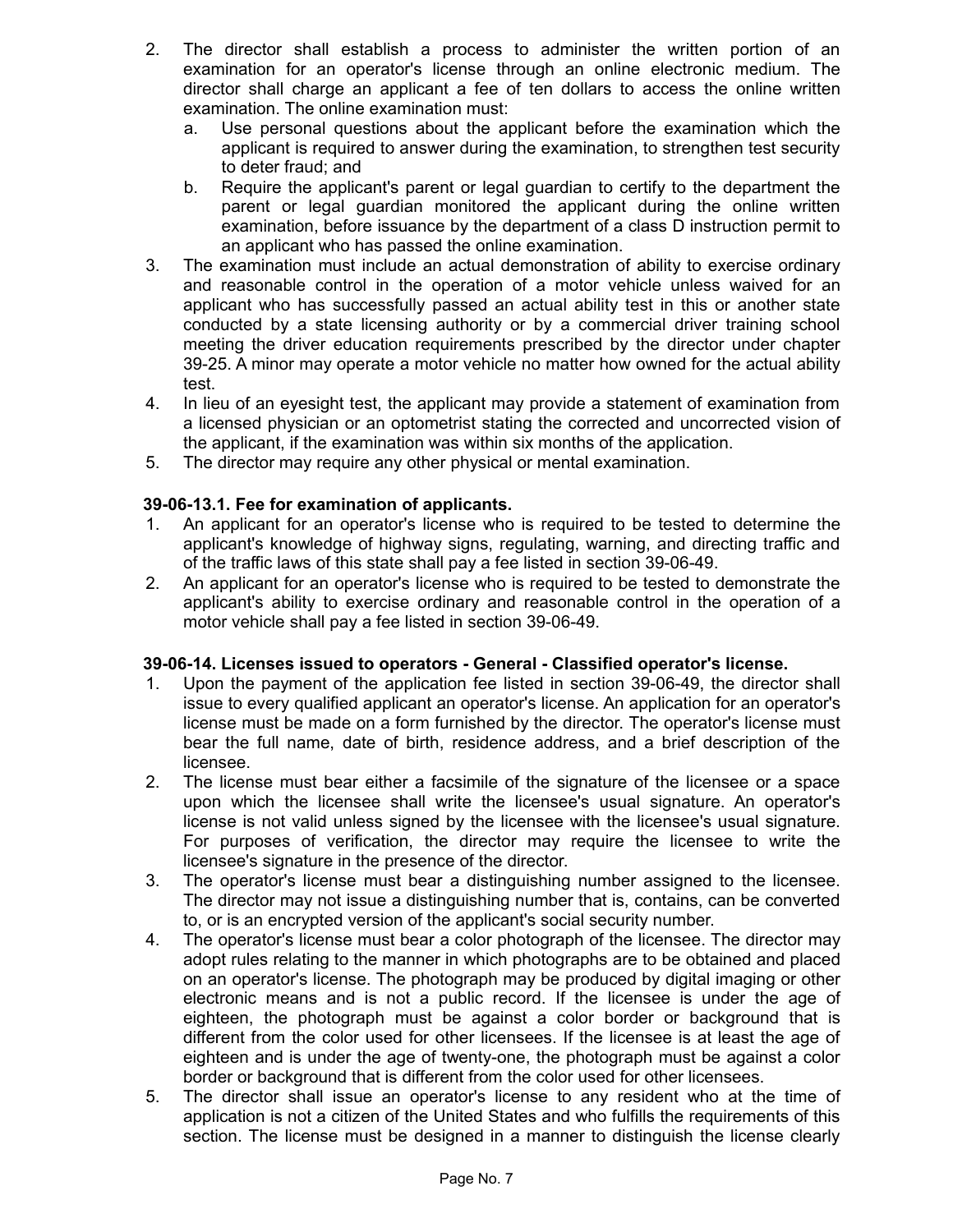from a similar license issued to a citizen of the United States and resident of this state. The license issued under this subsection may be replaced with a card issued to a citizen of this country and resident of this state only when proof of United States citizenship is provided by the individual and the replacement fee listed in section 39-06-49 is paid.

- 6. Upon request and with adequate documentation, the director shall place an indicator on the face of an operator's license of a veteran. The veteran may make the request through the department of veterans' affairs.
- 7. An applicant holding a valid operator's license issued by this state and making application for renewal must be issued a class D license without being subjected to a written or actual ability examination. The director shall issue to any other applicant applying for issuance of an operator's license a classified license after a successful examination in the type of motor vehicle or combination of vehicles for the particular class of license and the particular license authorizes the holder to drive the particular class of vehicles as designated in section 39-06.2-09 or this chapter.
- 8. An individual with a class D license may operate:
	- a. A single vehicle with a gross vehicle weight rating of twenty-six thousand pounds [11793.40 kilograms] or less or this vehicle towing a vehicle with a gross vehicle weight rating not in excess of ten thousand pounds [4535.92 kilograms] or a combination of vehicles with a gross combination weight or a gross combination weight rating in excess of twenty-six thousand pounds [11793.40 kilograms] if the individual is eighteen years of age or older, unless the individual is driving a farm vehicle and meets the requirements of subdivision e of subsection 7 of this section and subsection 3 of section 39-06.2-06.
	- b. A farm tractor towing another vehicle having a gross weight in excess of ten thousand pounds [4535.92 kilograms].
	- c. A truck towing a trailer in excess of ten thousand pounds [4535.92 kilograms] if the combined weight does not exceed twenty-six thousand pounds [11793.40 kilograms] gross combination weight rating.
	- d. A house car or a vehicle towing a travel trailer being used solely for personal purposes.
	- e. A two-axle or tandem-axle motor vehicle, a triple-axle motor vehicle, and a truck or truck tractor towing a trailer, semitrailer, or farm trailer if the individual is exempted from a commercial driver's license under subsection 3 of section 39-06.2-06, except the individual may not operate a double trailer or triple trailer and an individual under eighteen years of age may not operate a truck tractor or a bus designed to carry sixteen or more passengers, including the driver.
- 9. Any holder of a classified license who drives a motor vehicle otherwise than as permitted by the class of license issued to the holder is deemed to be driving a motor vehicle without being duly licensed. The holder of a classified license who desires to obtain a different class license must exchange or renew the license. The director may adopt rules on renewals or exchanges for the proper administration of this chapter.

### **39-06-14.1. Motorcycle operator's licenses and motorized bicycles.**

- 1. A resident of this state who is at least fourteen years of age may apply to the director for a class M learner's permit. An individual holding a class M learner's permit for the operation of a motorcycle may not operate the motorcycle during the hours when the use of headlights are required under section 39-21-01 or carry or transport any passenger. Any learner's permit may be renewed or a new permit issued for an additional period.
- 2. An individual with a class M license may operate any motor vehicle having a seat or saddle for the use of the rider and designed to travel on not more than three wheels in contact with the ground, but excluding motorized bicycles and tractors.
	- a. The holder of a class A, B, C, or D license may receive a class M endorsement upon successful completion of an examination. The director may waive the skill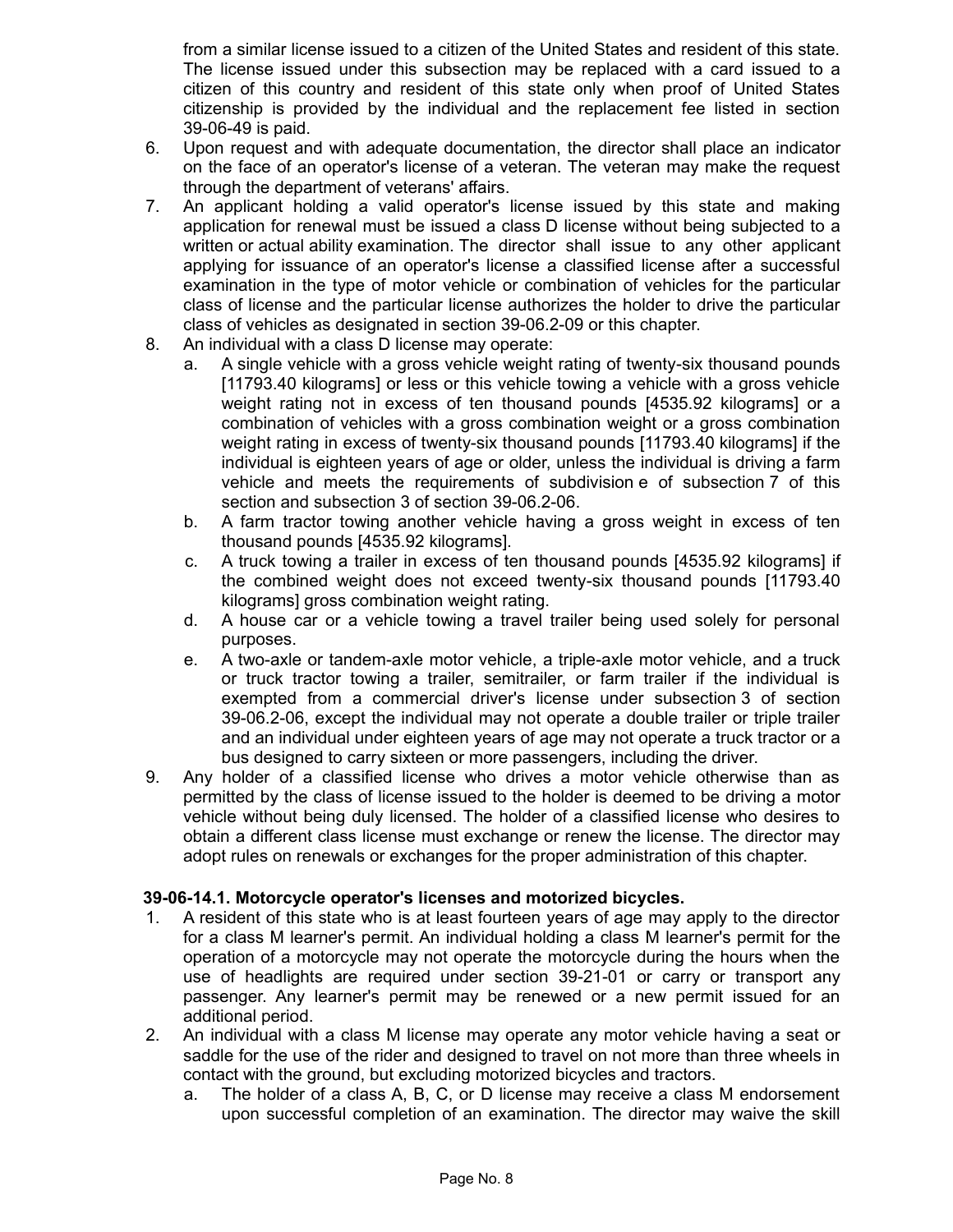portion of the examination if the applicant has successfully completed a motorcycle safety course approved by the director.

- b. An applicant sixteen years of age and older, who does not hold a current valid operator's license, may be issued a class M learner's permit after successful completion of a written examination. The class M license must be issued after the applicant has successfully completed a driver's examination. The director may waive the skill portion of the examination if the applicant has successfully completed a motorcycle safety course approved by the director.
- c. Applicants fourteen or fifteen years of age may be issued a motorcycle learner's permit if the applicant is enrolled in or has completed an approved motorcycle safety course. Applicants for a motorcycle operator's license who are under sixteen years of age must hold an initial learner's permit for at least two months before applying for a class M operator's license, must have completed an approved motorcycle safety course, and must hold a valid motorcycle learner's permit at the time of application. The director may waive the skill portion of the examination if the applicant has successfully completed a motorcycle safety course approved by the director. Any person under sixteen years of age who holds a permit or license may not operate a motorcycle powered with an engine in excess of five hundred ten cubic centimeters displacement. Evidence that the applicant has satisfactorily completed a motorcycle safety course which meets the minimum requirements of the motorcycle safety foundation must accompany the application.
- 3. The director may issue a motorized bicycle operator's permit to an applicant who is at least fourteen years of age. To obtain a permit, the applicant shall pay a fee as listed in section 39-06-49 and take a written examination of the applicant's knowledge of traffic laws and general rules of the road. If the applicant passes the written examination and the director is satisfied that the applicant has adequate eyesight, the director may issue the applicant a motorized bicycle operator's permit, even if the applicant does not have an operator's license. The permit expires in the same manner as an operator's license. A person who has an operator's license, a temporary permit, an instruction permit, or a motorcycle permit is not required to obtain a motorized bicycle operator's permit.

# **39-06-14.2. Driver license central identity management.**

- 1. The director shall provide central identity management for all state agencies for citizens who possess a nondriver photo identification card or driver's license utilizing driver record data.
- 2. The director will provide access for identity verification. The director may not allow entities to transfer or collect identification data from the driver's license database, but shall create processes and procedures that enable verification of data without direct release of the data, except as authorized in chapter 39-33.
- 3. The director shall develop procedures to comply with this section.

#### **39-06-14.3. Electronic operator's license.**

- 1. The department shall implement a computerized licensing system that allows a licensed motor vehicle operator to provide electronic proof of valid licensing on an electronic communications device.
- 2. The electronic proof of valid licensing may be used:
	- a. When being stopped by a law enforcement officer for the purpose of enforcing or investigating the possible violation of an ordinance or state law; or
	- b. For identification purposes.
- 3. The electronic operator's license must be designed so that there is no need for the credential holder to relinquish possession of the device in which the electronic credential system is installed in order to present the credential, or for the individual to whom the credential is presented to access the verification system to confirm the validity of the credential.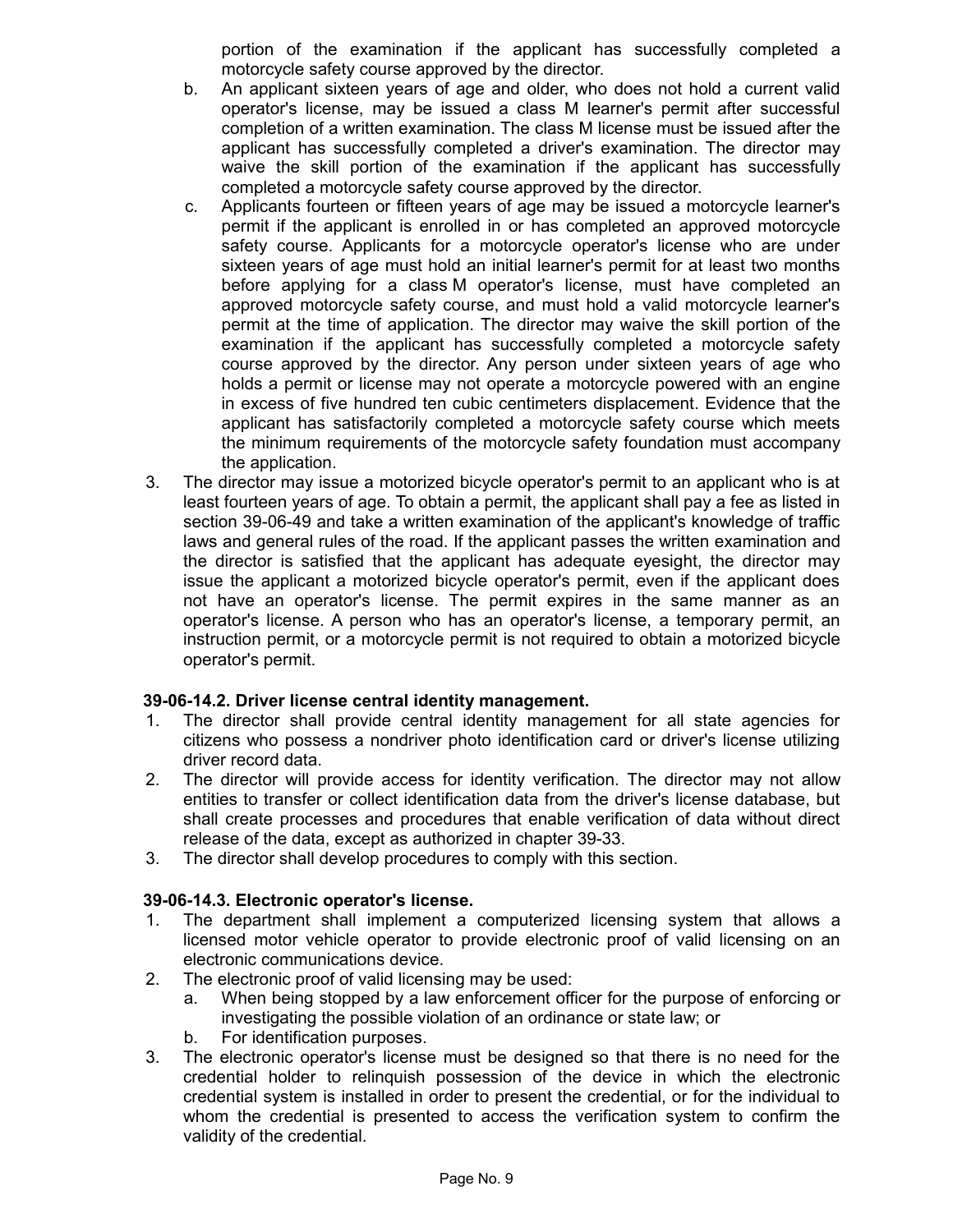- 4. The computerized licensing system may not transmit or transfer any information contained on an electronic operator's license without authorization from the licensed motor vehicle operator.
- 5. In case of a discrepancy between a physical and electronic credential, the electronic credential takes priority and is considered to provide the current information.
- 6. The electronic credential and verification systems must be designed to protect the credential holder's privacy, including the use of privacy enhancing technology or other appropriate methods. If the department enters an agreement with a third-party electronic credential system provider, the agreement must require the third-party electronic credential system provider to take appropriate measures to protect the credential holder's privacy.
- 7. In addition to the fees required by section 39-06-49 for an operator's license, a substitute operator's license, and an operator's license renewal:
	- a. An initial fee of five dollars is required from a licensed motor vehicle operator seeking to possess an electronic operator's license; and
	- b. The fee for an electronic operator's license renewal is five dollars.
- 8. The director may adopt rules necessary for the effective implementation of an electronic operator's licensing system.

### **39-06-15. Commissioner may appoint agents to issue licenses - Fees.**

Repealed by S.L. 1967, ch. 292, § 21.

#### **39-06-16. License to be carried and exhibited on demand.**

An individual licensed to operate a motor vehicle shall have a physical or electronic operator's license in the individual's immediate possession at all times when operating a motor vehicle and shall physically surrender or electronically provide an operator's license, upon demand of any court, police officer, or a field deputy or inspector of the department. However, an individual charged with violating this section may not be convicted or assessed any court costs if the individual produces within fourteen days to the office of the prosecutor where the matter is pending, a valid operator's license issued to that individual that is not under suspension, revocation, or cancellation at the time of the individual's arrest.

#### **39-06-17. Restricted licenses - Penalty for violation.**

- 1. Upon issuing an operator's license or a temporary restricted operator's license under section 39-06.1-11, the director may impose restrictions suitable to a licensee's driving ability with respect to the type of motor vehicle, special mechanical control devices required on a motor vehicle that the licensee may operate, or any other restrictions applicable to the licensee as the director may determine to be appropriate to assure the safe operation of a motor vehicle by the licensee. The director may either issue a special restricted class D license or may state the restrictions upon the usual license form. In the same manner, the director shall restrict licenses under section 39-16.1-09.
- 2. The director may issue a restricted class D license to operate the parent's, guardian's, grandparent's, sibling's, aunt's, or uncle's automobile to a minor, who is at least fifteen years of age, and otherwise qualified, upon the written recommendation of the parent or guardian. A minor may operate a motor vehicle that is not the parent's or guardian's to take the actual ability test. The parent, guardian, grandparent, sibling, aunt, or uncle at all times is responsible for any and all damages growing out of the negligent operation of a motor vehicle by a minor. A restricted class D license may not be issued to a minor unless the minor, accompanied by the parent or guardian, appears in person and satisfies the director that:
	- a. The minor is at least fifteen years of age;
	- b. The minor is qualified to operate an automobile safely;
	- c. It is necessary for the child to drive the parent's, guardian's, grandparent's, sibling's, aunt's, or uncle's automobile without being accompanied by an adult;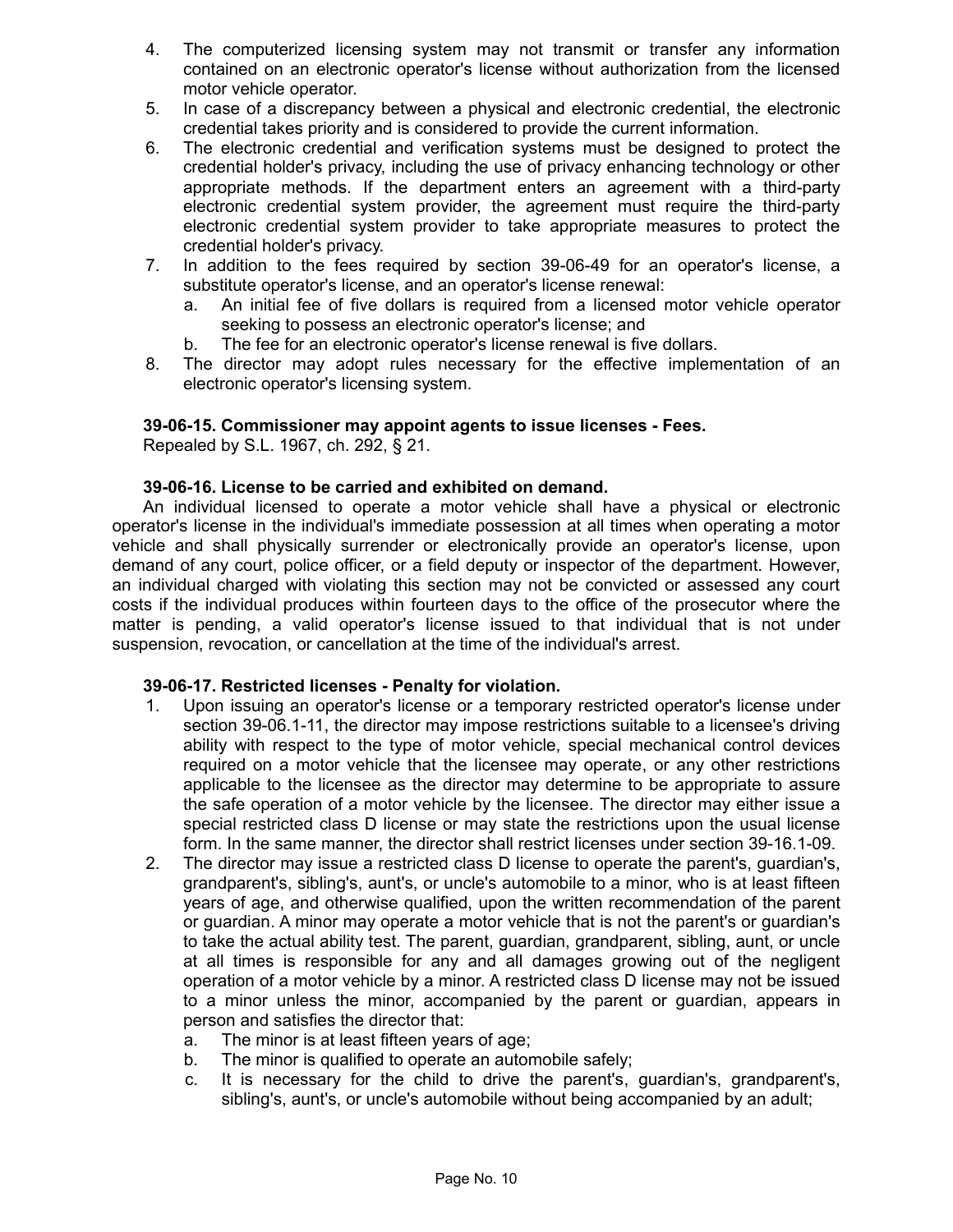- d. The minor has successfully completed an approved driver's education course that includes a course of classroom instruction and a course of behind-the-wheel instruction acceptable to the director or has successfully completed a course at an approved commercial driver training school; and
- e. The minor has accumulated a minimum of fifty hours of supervised, behind-the-wheel driving experience in various driving conditions and situations that include night driving; driving on gravel, dirt, or aggregate surface road; driving in both rural and urban conditions; and winter driving conditions.
- 3. The provisions of subsection 2 do not authorize a minor to drive a commercial truck, motorbus, or taxicab except the holder of a restricted class D license may drive a farm motor vehicle having a gross weight of fifty thousand pounds [22679.62 kilograms] while used to transport agricultural products, farm machinery, or farm supplies to or from a farm when so operated within one hundred fifty miles [241.40 kilometers] of the driver's farm.
- 4. A minor with a restricted class D license issued under subsection 2 may operate the type or class of motor vehicle specified on the restricted license under the following conditions:
	- a. A restricted licenseholder must be in possession of the license while operating the motor vehicle.
	- b. An individual holding a restricted class D license driving a motor vehicle may not carry more passengers than the vehicle manufacturer's suggested passenger capacity.
	- c. An individual holding a restricted class D license driving a motor vehicle may not operate an electronic communication device to talk, compose, read, or send an electronic message while operating a motor vehicle that is in motion unless the sole purpose of operating the device is to obtain emergency assistance, to prevent a crime about to be committed, or in the reasonable belief that an individual's life or safety is in danger.
	- d. An individual holding a restricted class D license may not operate a motor vehicle between the later of sunset or nine p.m. and five a.m. unless a parent, legal guardian, or an individual eighteen years of age or older is in the front seat of the motor vehicle or the motor vehicle is being driven directly to or from work, an official school activity, or a religious activity.
- 5. Upon receiving satisfactory evidence of any violation of the restrictions of a license, the director may suspend or revoke the license but the licensee is entitled to a hearing as upon a suspension or revocation under this chapter.
- 6. It is a class B misdemeanor for an individual to operate a motor vehicle in any manner in violation of the restrictions imposed under this section except for the restrictions in subsection 4.
- 7. If a temporary restricted license is issued under section 39-06.1-11 and the underlying suspension was imposed for a violation of section 39-08-01 or equivalent ordinance, or is governed by chapter 39-20, punishment is as provided in subsection 2 of section 39-06-42. Upon receiving notice of the conviction the director shall revoke, without opportunity for hearing, the licensee's temporary restricted license and shall extend the underlying suspension for a like period of not more than one year.
- 8. If the conviction referred to in this section is reversed by an appellate court, the director shall restore the individual to the status held by the individual before the conviction, including restoration of driving privileges if appropriate.

# **39-06-18. Substitute operator's license.**

If an operator's license or nondriver photo identification card issued under this chapter is lost, mutilated, or destroyed, or contains erroneous information due to a change in name, address, or for any other reason, the individual to whom the operator's license or identification card was issued may obtain a substitute, by providing documentation that confirms to the satisfaction of the director the true identity, date of birth, and legal presence of the applicant and provide a social security card or other satisfactory evidence of a social security number and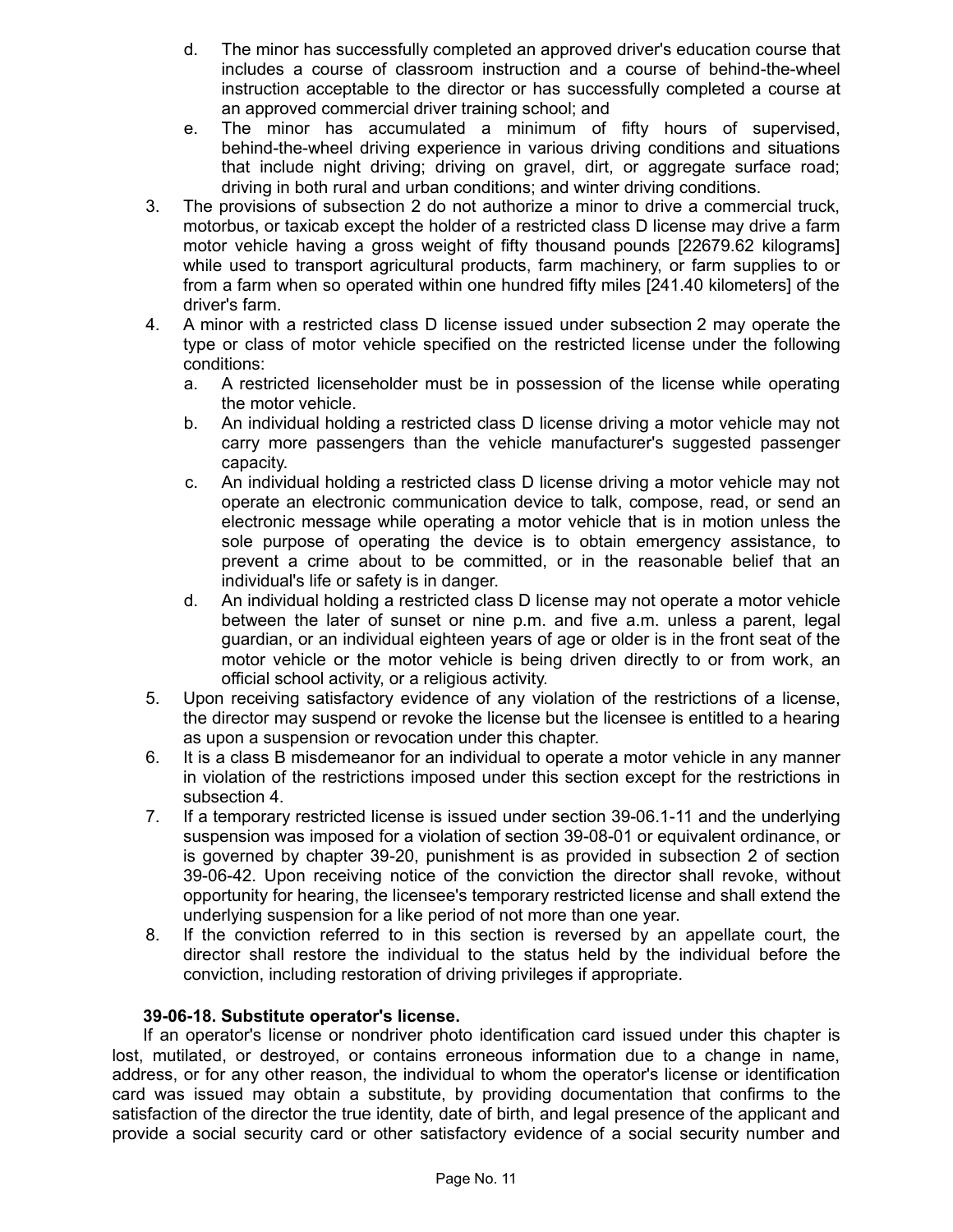proof of residence address, if not previously completed or if there are changes to the information already on file, and upon payment of a fee listed in section 39-06-49.

### **39-06-19. Expiration of license - Renewal.**

- 1. Every operator's license issued under this chapter or chapter 39-06.2 expires and is renewed according to this section.
- 2. The expiration date of a noncommercial operator's license for an individual whose birth occurred in a year ending in an odd numeral is twelve midnight on the anniversary of the birthday in the third subsequent year ending in an odd numeral, except for an individual who, at the time of renewal, is seventy-eight years of age or older is twelve midnight on the anniversary of the birthday in the second subsequent year ending in an odd numeral. The expiration date of a noncommercial operator's license for an individual whose birth occurred in a year ending in an even numeral is twelve midnight on the anniversary of the birthday in the third subsequent year ending in an even numeral, except for an individual who, at the time of renewal, is seventy-eight years of age or older is twelve midnight on the anniversary of the birthday in the second subsequent year ending in an even numeral.
- 3. The expiration date of a commercial operator's license for an individual whose birth occurred in a year ending in an odd numeral is twelve midnight on the anniversary of the birthday in the second subsequent year ending in an odd numeral. The expiration date of a commercial operator's license for an individual whose birth occurred in a year ending in an even numeral is twelve midnight on the anniversary of the birthday in the second subsequent year ending in an even numeral.
- 4. An individual who has a valid, unexpired nonimmigrant visa or nonimmigrant visa status for entry into the United States, a pending application for asylum in the United States, a pending or approved application for temporary protected status in the United States, approved deferred action status, or a pending application for adjustment of status to that of an alien lawfully admitted for permanent residence or conditional permanent residence status in the United States will be issued a temporary operator's license or nondriver photo identification card. The temporary operator's license or identification card is valid only during the period of time of the applicant's authorized stay in the United States or, if there is no definite end to the period of authorized stay, a period of one year. The license or card may be renewed only upon presentation of valid documentary evidence that the status has been extended.
- 5. An applicant for renewal must present the application with the fee for renewal of license to the director not before ten months prior to the expiration date of the operator's license. The director may require an examination of an applicant as upon an original application. The director may require an applicant for renewal or a substitute to provide documentation that confirms to the satisfaction of the director the true identity, date of birth, and legal presence of the applicant and provide a social security card or other satisfactory evidence of a social security number and proof of residence address, if not previously completed or if there are changes to the information already on file. The director may not issue a distinguishing number that is, contains, can be converted to, or is an encrypted version of the applicant's social security number.
- 6. The director may not renew an operator's license if the license has been suspended under section 14-08.1-07. Upon the recommendation of the court, the director may issue a temporary permit to the licensee under section 39-06.1-11 if the temporary permit is necessary for the licensee to work and the court has determined the licensee is making a good-faith effort to comply with the child support order.
- 7. An applicant for renewal of an operator's license must provide a certificate of examination from the driver licensing or examining authorities or a statement as to the corrected and uncorrected vision of the applicant from a licensed physician or an optometrist, except as required under subsection 9. The director shall provide visual examination equipment at each location where a license may be renewed.
- 8. An individual submitting an application and the fee for renewal of license one year or more after the expiration of a license, except an applicant whose military service has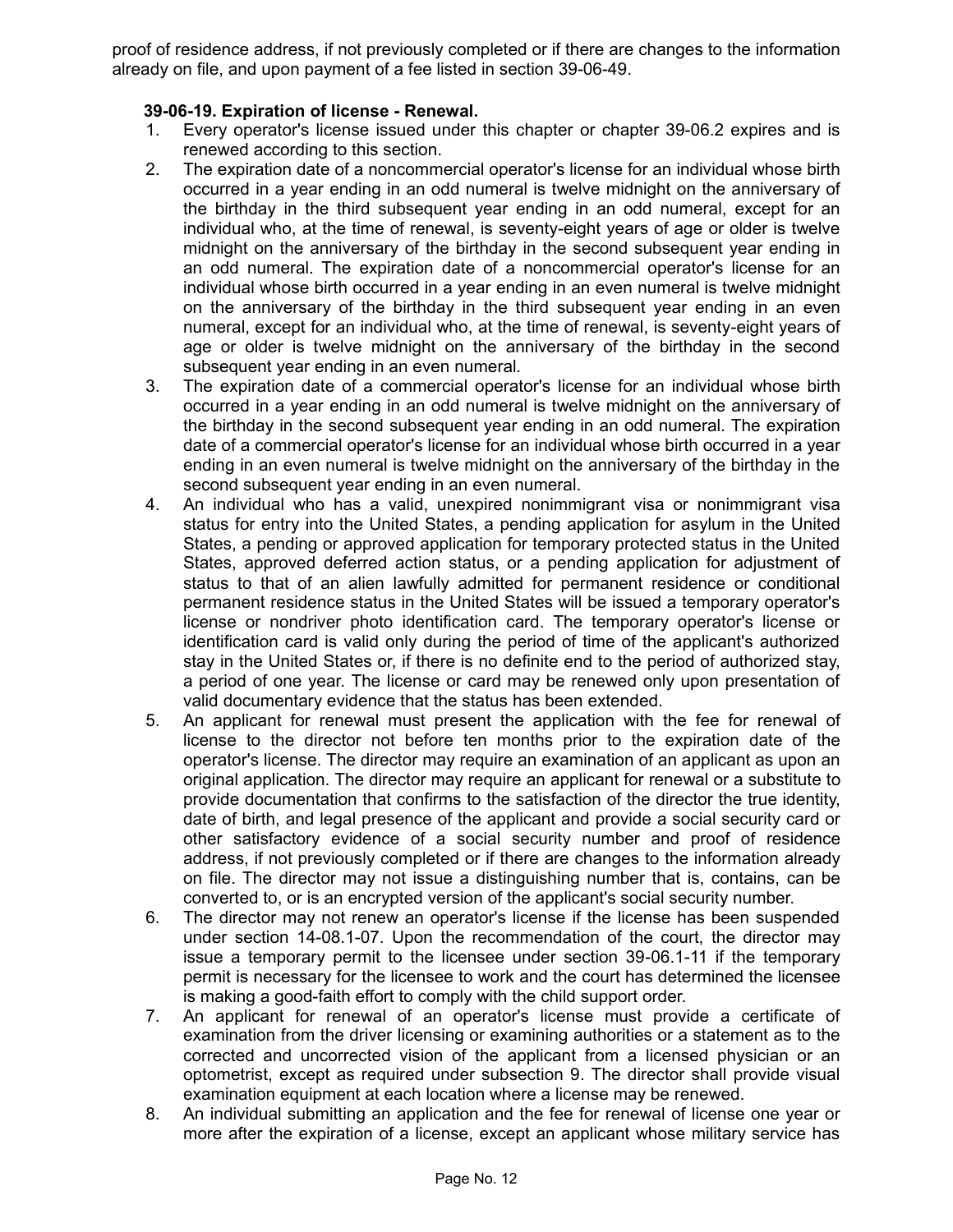terminated less than thirty days prior to the application, must be treated as an initial applicant.

- 9. A noncommercial applicant may apply by mail or electronically for renewal of a license during every other renewal cycle, except as otherwise provided by subsection 10. The director may use vision information provided by the applicant to meet vision requirements for applicants under seventy years of age and adopt procedures necessary to implement this subsection.
- 10. A noncommercial applicant for an operator's license may not renew by mail or electronically if the applicant is seeking a new photo or changes to the information on the face of the physical operator's license.

### **39-06-19.1. Extended term of license held by members of the armed forces - Limitations.**

A valid operator's license issued under this chapter to a resident of this state who enters or is in the United States armed forces and serving on active duty continues in full force and effect so long as the active service continues and the licensee remains absent from this state, and for not to exceed thirty days following the date on which the holder of this license is honorably separated from this service or returns to this state, unless the license is sooner suspended, canceled, or revoked for cause. The license is valid only if in the immediate possession of the licensee while driving and the licensee has the licensee's discharge or separation papers, if the licensee has been discharged or separated from the service, or has documentation authorizing the licensee to be absent from the licensee's duty station in the licensee's immediate possession.

#### **39-06-19.2. Renewal of license held by out-of-state individual.**

The director may renew an operator's license issued to an individual who is a resident of this state or to a spouse who is a resident of this state, if the individual or spouse is out of state as a result of the employment of the individual or the other spouse with a governmental entity or a business organization, including the United States armed forces or foreign service. The director shall develop procedures and requirements for a renewal under this section.

#### **39-06-20. Notice of change of address or name.**

If an individual after applying for or receiving an operator's license or identification card moves from the address named on the license or identification card, or if the name is changed by marriage or otherwise, that individual within ten days after moving or the name change shall notify the director in writing or in person of that individual's old and new addresses or of the individual's former and new names and of the number of any operator's license or identification card then held by that person. An individual may obtain a corrected operator's license or identification card for address only changes, but must obtain a new operator's license or identification card for a name change, by making an application as provided for in section 39-06-18. The department may change the address based on information received from any authorized address correction service of the United States postal service. The department may also develop procedures for receiving notification of address changes by electronic means.

#### **39-06-21. Filing application records.**

The director shall file and maintain each application for a license with suitable indexes containing:

- 1. All applications denied and on each denied application note the reason for the denial;
- 2. All applications granted; and
- 3. The name of every licensee whose operator's license has been suspended, revoked, canceled, or restricted by the department and after each name state the reasons for such actions.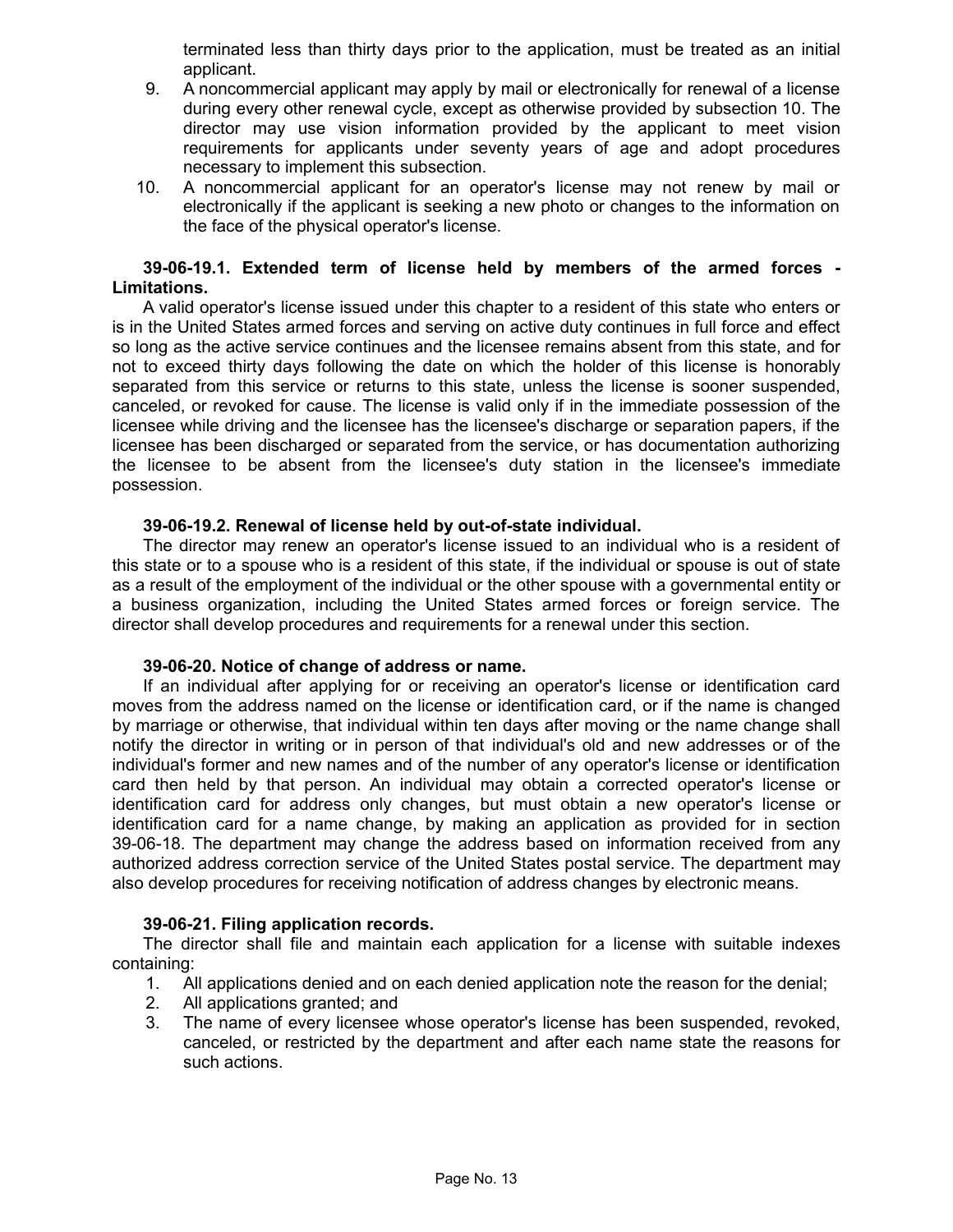### **39-06-22. Driving records of licensees.**

The director shall file all accident reports and abstracts of court records of convictions received by the director under the laws of this state and maintain convenient records or make suitable notations in order that each record of each licensee showing the convictions of the licensee and the traffic accidents in which the licensee has been involved is readily ascertainable and available for the consideration of the director.

# **39-06-23. Definition of suspension, revocation, and cancellation.**

Repealed by S.L. 2013, ch. 291, § 62.

# **39-06-24. Authority to cancel licenses.**

- 1. The director shall cancel any operator's license or nondriver photo identification card upon determining that the individual is not entitled to the issuance of the document or that the individual failed to give the required or correct information on the application or the fee was invalid. Invalid fees include being in the form of an insufficient fund or no-account check or a credit or debit card in which the transaction was canceled by the applicant before the department received correct payment. The making of a false statement in any application for an operator's license or nondriver photo identification card, concerning the applicant's age or the prior loss of driving privileges through a cancellation, suspension, revocation, or similar sanction in any state, is grounds for the director to cancel any document or privilege issued on the basis of the application.
- 2. Upon cancellation, the holder shall surrender the nondriver photo identification card to the director or any police officer may take custody of the card.

# **39-06-25. Suspending privileges of nonresidents.**

The privilege of driving a motor vehicle on the highways of this state given to a nonresident is subject to suspension or revocation by the director in like manner and for like cause as an operator's license issued in this title may be suspended or revoked.

# **39-06-26. Reporting convictions, suspensions, or revocations of nonresidents.**

- 1. Upon receiving a record of the conviction or adjudication in this state of a nonresident driver of a motor vehicle of any offense under the motor vehicle laws of this state, or an equivalent ordinance, the director may notify the licensing authority in the state in which the nonresident resides or is licensed.
- 2. If a nonresident's operating privilege is suspended or revoked under the law of this state, the director shall notify the licensing authority in the state in which the nonresident resides or is licensed.

### **39-06-27. Suspending licenses upon conviction, suspension, or revocation in another jurisdiction.**

1. The director may suspend or revoke the operator's license of any resident of this state or the privilege of a nonresident to operate a motor vehicle in this state upon receiving notice of the conviction of that individual in a tribal court or in another state of an offense, which if committed in this state would be grounds for the suspension or revocation of an operator's license of an operator. The director may act on a report of a conviction in tribal court received from any tribal law enforcement agency. This section may not be construed as authorizing the assessment of points against a resident's driving record in accordance with chapter 39-06.1, except upon conviction of a resident driver for a criminal offense in a tribal court or in another state which is equivalent to one of those offenses defined in section 39-06.1-05. A suspension or revocation may not be imposed for convictions for driving under suspension or revocation on an Indian reservation or in another state if a valid operator's license from this state was in effect at the time of the violation. For purposes of this section, originals, photostatic copies, and electronic transmissions of the records of the driver's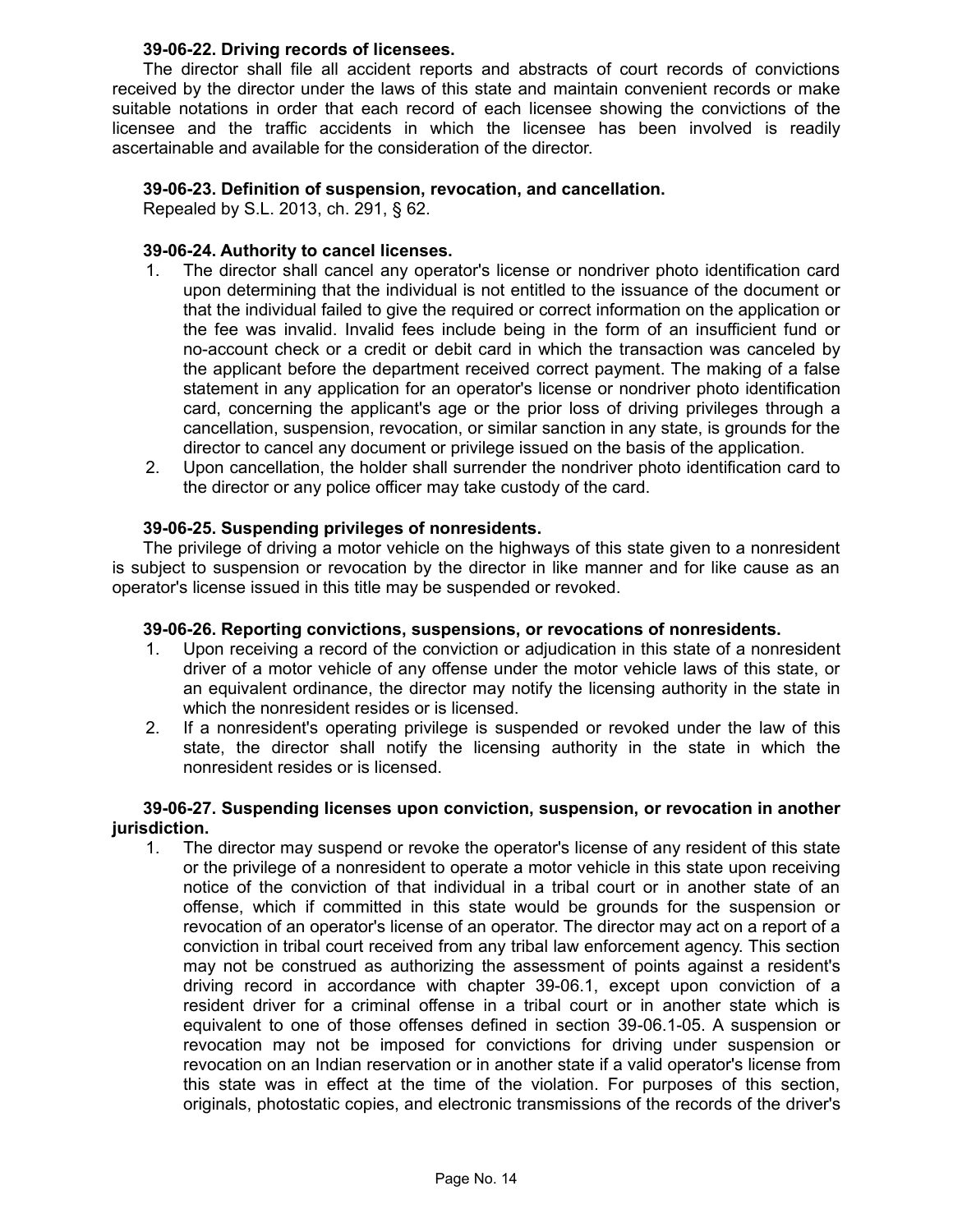licensing or other authority of the other jurisdiction are sufficient evidence even if not certified copies.

2. Upon receipt of a certification that the operating privileges of a resident of this state have been suspended or revoked on an Indian reservation or in any other state under a law providing for the suspension or revocation for failure to deposit security for the payment of judgments arising out of a motor vehicle accident if under circumstances that would require the director to suspend a nonresident's operating privileges had the accident occurred in this state, the director shall suspend the license of the resident if the resident was the driver of a motor vehicle involved in the accident. The suspension continues until the resident furnishes evidence satisfactory to the director of the resident's compliance with the laws of the Indian reservation or the other state relating to the deposit of security or payment of a judgment arising out of a motor vehicle accident, to the extent that compliance would be required if the accident had occurred in this state.

### **39-06-28. Courts to forward license to director upon certain convictions.**

If an individual is convicted of any offense for which this chapter requires the revocation of the operator's license of that individual by the director, the court of the conviction shall require the surrender to the court of any operator's license then held by the convicted individual. The court shall then forward the operator's license and a record of the conviction to the director.

### **39-06-29. Courts to report records of certain convictions.**

Repealed by S.L. 1981, ch. 386, § 3.

### **39-06-29.1. Authority to suspend licenses of juveniles.**

Repealed by S.L. 1983, ch. 415, § 39.

### **39-06-30. Conviction - Meaning and effect.**

Repealed by S.L. 2013, ch. 291, § 62.

#### **39-06-31. Revocation of licenses.**

- 1. A period of revocation is at least thirty days and not more than one year, unless otherwise provided by law.
- 2. The director shall revoke for a period of one year or for a period as may be recommended by the trial court, the operator's license of an individual upon receiving a record of the individual's conviction of any of the following offenses:
	- a. A felony in which a motor vehicle was used in the commission of the felony.
	- b. A misdemeanor resulting from the operation of a motor vehicle and causing serious bodily injury, as defined in section 12.1-01-04, to another individual.
	- c. The making of a false affidavit or statement under oath to the director under this chapter or under any other law relating to the ownership or operation of motor vehicles.
- 3. The revocation of the license under this section may be beyond any time of imprisonment or court-ordered addiction treatment.

#### **39-06-32. Authority to suspend licenses.**

- 1. The director may suspend the operator's license of an individual, after hearing, upon proof by a fair preponderance of the evidence, that any of the following apply to the licensee:
	- a. Commission of an offense for which mandatory revocation of license is required upon conviction.
	- b. Incompetence to drive a motor vehicle.
	- c. Unlawful or fraudulent use of an operator's license.
	- d. Refusal to submit to an implied consent chemical test on an Indian reservation or in another state. For purposes of this subsection, the specific requirements for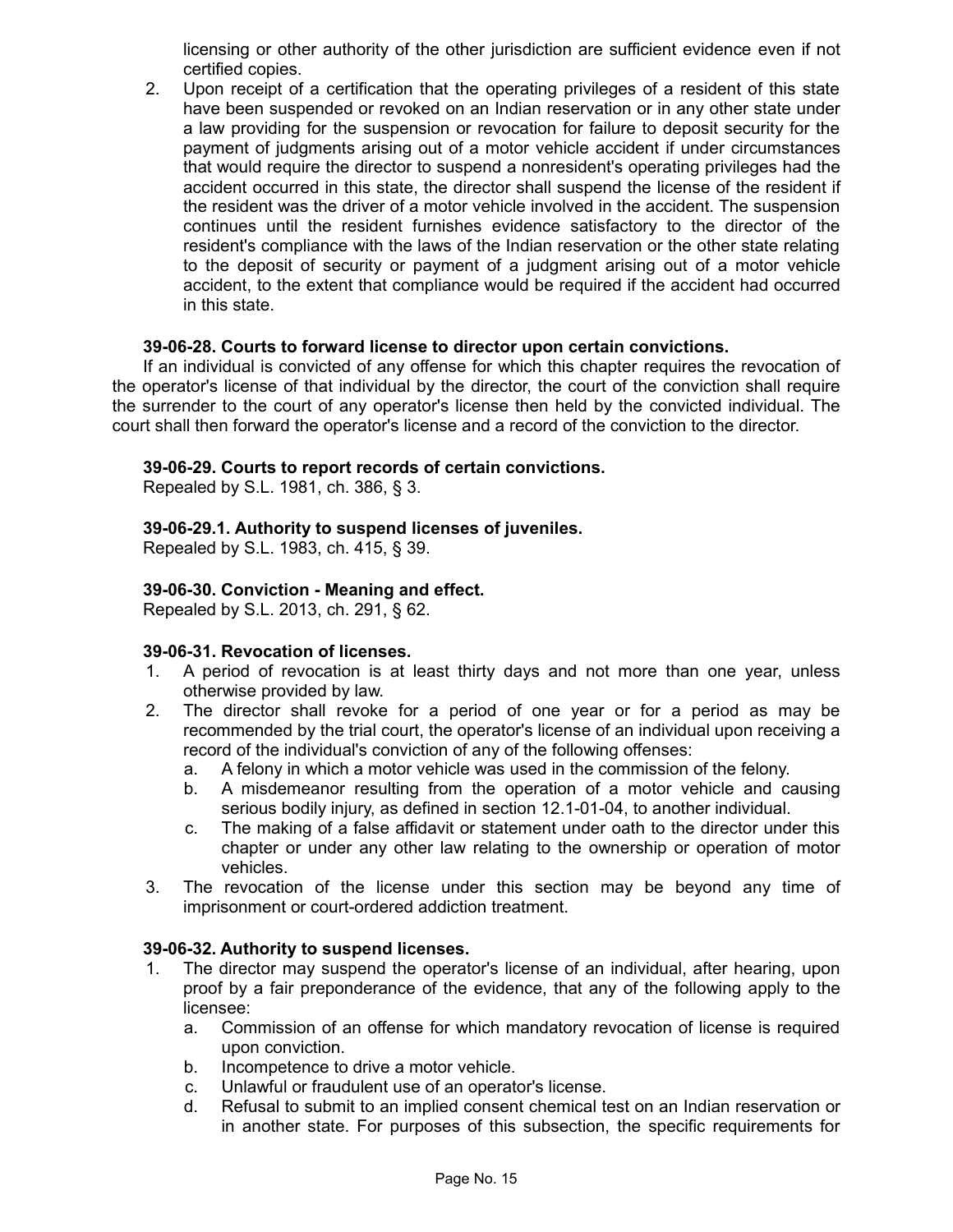establishing a refusal used on the Indian reservation or in the other state may not be considered, and photostatic copies of the records of the other jurisdiction's driver's licensing authority are sufficient evidence of the refusal whether those copies are certified. The suspension must be for the same length of time as the revocation in section 39-20-04. If the refusal arose out of an arrest or stop of an individual while operating a commercial motor vehicle, the period of suspension must be the same as the period of revocation provided in section 39-06.2-10.

- 2. Failure, as shown by the certificate of the court, to pay a fine or serve any other sentence as ordered by a court upon conviction for any criminal traffic offense.
- 3. Failure, as shown by the certificate of the court, to appear in court or post and forfeit bond after signing a promise to appear, if signing is required by law, in violation of section 39-06.1-04, willful violation of a written promise to appear in court, in violation of section 39-07-08, or violation of equivalent ordinances or laws in another jurisdiction. Upon resolution by the operator of the underlying cause for a suspension under this subsection, as shown by the certificate of the court, the director shall record the suspension separately on the driving record. This separate record is not available to the public.
- 4. An administrative decision on an Indian reservation or in another state that the licensee's privilege to drive on that Indian reservation or in that state is suspended or revoked because of a violation of that Indian reservation's or state's law forbidding motor vehicle operation with an alcohol concentration of at least eight one-hundredths of one percent by weight or, with respect to a person under twenty-one years of age, an alcohol concentration of at least two one-hundredths of one percent by weight, or because of a violation of that Indian reservation's or state's law forbidding the driving or being in actual physical control of a commercial motor vehicle while having an alcohol concentration of at least four one-hundredths of one percent by weight. The specific requirements for establishing the violation on the Indian reservation or in the other state may not be considered and certified copies of the records of the Indian reservation's or other state's driver's licensing authority are sufficient evidence of the violation. The suspension must be for the same duration as the suspension in section 39-20-04.1, if the violation does not involve a commercial motor vehicle. If the violation involves a commercial motor vehicle, the period of suspension must be the same as the period of suspension provided in section 39-06.2-10. For purposes of this section, originals, photostatic copies, or electronic transmissions of the records of the driver's licensing or other authority of the other jurisdiction are sufficient evidence whether they are certified copies.
- 5. Conviction of an offense under this title and it appears from the director's records that the offense contributed to causing an accident which resulted in death or serious personal injury or serious property damage. A suspension may not be imposed if the individual has been sanctioned for the same offense under section 39-06-31.

#### **39-06-32.1. Suspension of child's driving privileges.**

Upon receipt of a copy of an order of a juvenile court ordering the suspension of a child operator's license, the director shall suspend the operator's license and make notation of the length of time of the suspension. During the time of the suspension, an application for a class D instruction permit may not be accepted from the child. For purposes of this section, "child" is defined by section 27-20.4-02.

#### **39-06-33. Hearings on suspension or revocation.**

1. If an operator's license is suspended or revoked under section 39-06-32 or 39-06.1-10 or chapter 39-16 or 39-16.1, the director shall give notice of intention to suspend to the licensee by mailing the notice to the licensee at the address of record in the department under section 39-06-20. Actual notice of the opportunity for a hearing under this section must be deemed to have occurred seventy-two hours after the notice is mailed by regular mail. The licensee has ten days after the date of mailing of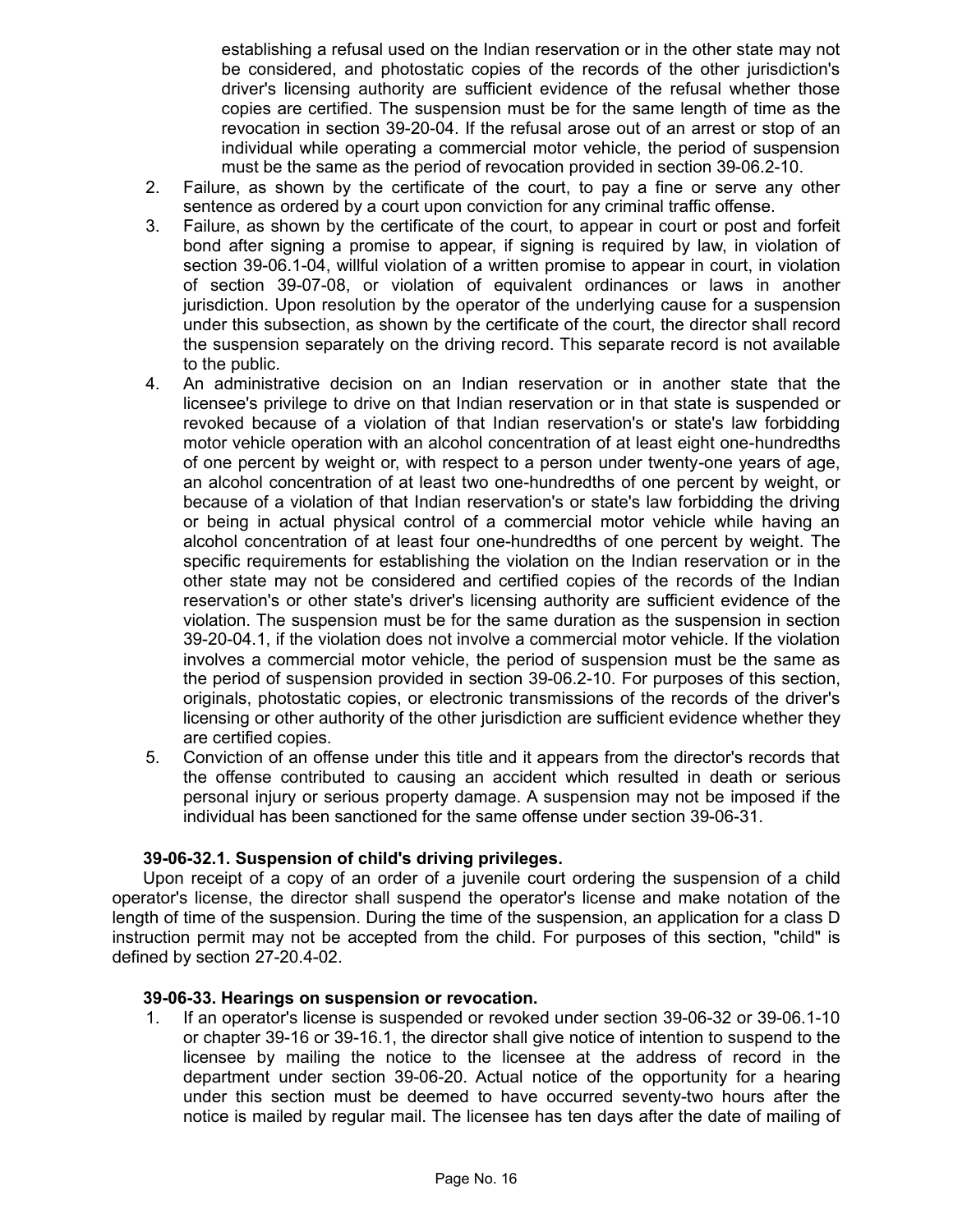the notice to request, in writing or by other means authorized by the director, a hearing on the intended suspension or revocation.

- 2. Any hearing conducted under this section and any appeal from the decision of the hearing must be conducted under chapter 28-32, except the hearing must be heard within sixty days of the receipt of the request for hearing and in the county of the licensee's residence, unless the parties agree to a different time and place for the hearing. A hearing under this section may be conducted by telephone, television, virtual online interface, or other electronic means with the consent of the licensee. At the hearing, the regularly kept records of the director may be introduced and are prima facie evidence of their content without further foundation.
- 3. The mailing of the decision and the resulting order by regular mail to the address recorded in the files of the director under section 39-06-20 is sufficient notice. If a suspension is ordered, a re-examination of the licensee may be required.
- 4. If a suspension is ordered under subdivision b of subsection 1 of section 39-06-32, the notice must include a specific description of the conditions which led to the conclusion that the licensee is incompetent to drive a motor vehicle. If during the suspension those conditions dissipate, the licensee may request another hearing on the issue of competence to drive a motor vehicle. The hearing must be held in the manner required under subsections 2 and 3 for the original suspension.

### **39-06-33.1. Authority to suspend licenses after traffic death or injury - Show cause order required.**

Repealed by S.L. 1987, ch. 460, § 16; S.L. 1987, ch. 461, § 4.

#### **39-06-34. Director may require re-examination.**

In addition to any other power, the director, having good cause to believe that an individual with an operator's license is incompetent or otherwise not qualified for the operator's license, may upon written notice of at least five days to the individual require the individual to submit to such physical, mental, or driver's examination as may be deemed necessary by the director. If the director has good cause to believe that the individual presents an immediate danger to the motoring public, the director may immediately, and without prior notice, suspend the operator's license of the individual pending the examination. The notice of suspension must provide the individual with the opportunity for a hearing within five days of the receipt of the notice of suspension. When a hearing is requested, the hearing must be conducted under section 39-06-33 and the hearing officer's recommended decision must be rendered within two days of the conclusion of the hearing. Upon the conclusion of the examination, the director shall take action as may be appropriate and may suspend or revoke the license of the individual or permit the individual to retain the license, or may issue a license subject to restrictions as permitted under section 39-06-17. The director may suspend or revoke the operator's license of the individual for refusal or neglect of the individual to submit to an examination.

#### **39-06-34.1. Court may require re-examination.**

In addition to any other powers, the court, upon finding of a moving motor vehicle violation which leads the court to believe an individual with an operator's license is not qualified for the operator's license, may direct the director to require the individual to submit to re-examination under section 39-06-13. Written notice of at least five days must be given to the individual by the director of the re-examination. Upon the conclusion of the examination, the director shall take action as may be appropriate and may suspend or revoke the license of the individual or permit the individual to retain the operator's license, or may issue a license subject to restrictions as permitted under section 39-06-17. The director may suspend or revoke the operator's license of the individual for refusal or neglect of the individual to submit to the examination.

### **39-06-35. Period of suspension.**

1. After the period of suspension imposed under this title, the operator's license of an individual that has been suspended remains suspended and may not be returned or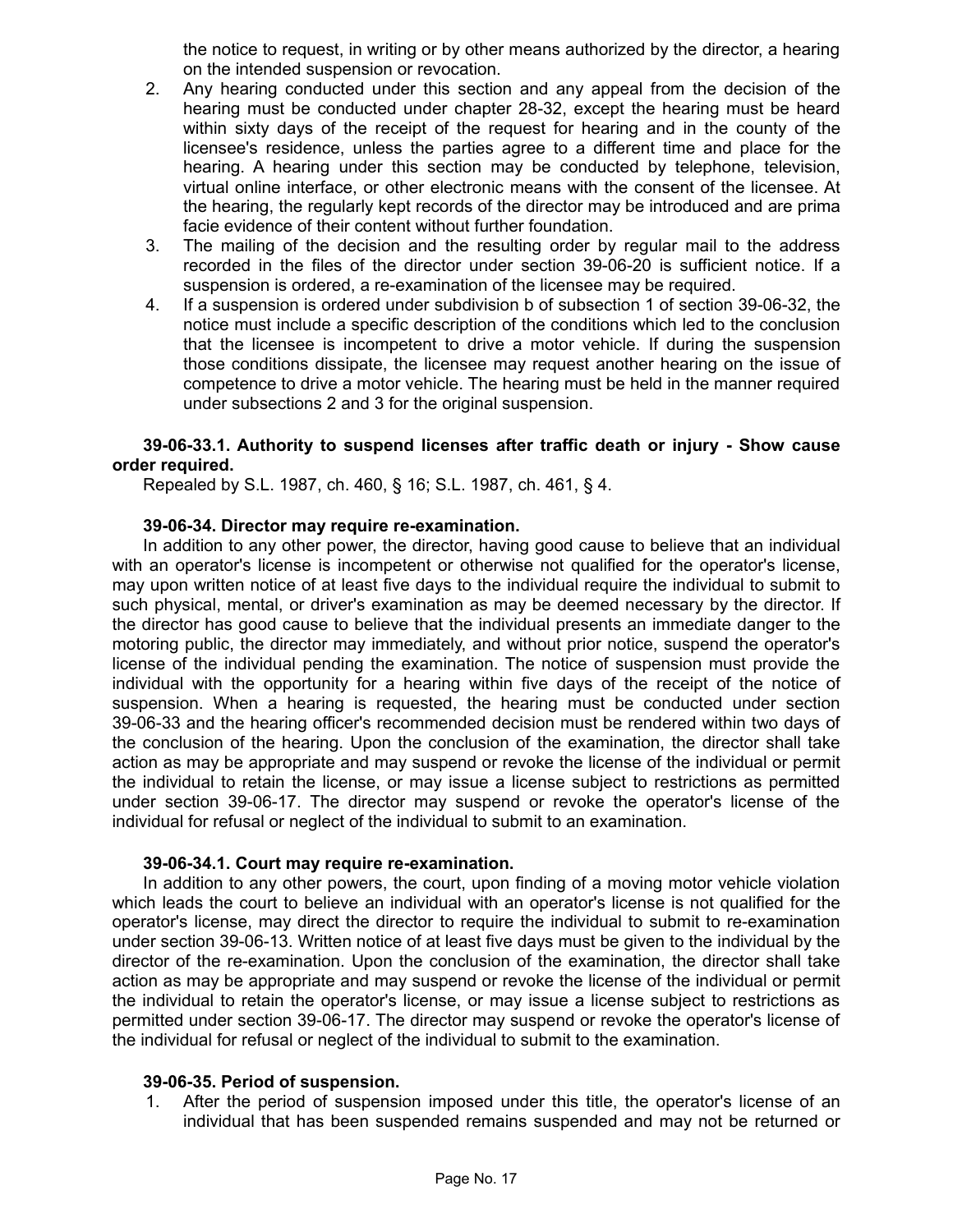reinstated until the individual pays to the director a reinstatement fee as listed in section 39-06-49. If applicable, the operator's license may not be returned until compliance with subsection 4 of section 39-06.1-10. Upon payment of the reinstatement fee the license must be returned to the individual. If the individual submits payment of the reinstatement fee with a check, credit card, or debit card and the individual stops payment on the transaction, the director shall reimpose the suspension until the director receives proper payment.

2. A reinstatement fee is not required for a license to be returned to the operator if the return of the license is due to the findings of a hearing, re-examination of hearing, or court or judicial review under chapter 39-06, 39-06.1, or 39-20.

### **39-06-36. Restoration of revoked licenses.**

An individual whose operator's license has been revoked is not entitled to have the operator's license renewed or restored unless the revocation was for a cause which has been removed, except that after the expiration of the revocation period the individual may make application for a new license, but the director may not then issue a new license unless the director is satisfied after investigation of the individual's driving records, driving habits, and driving ability of the individual that it will be safe to grant an operator's license to that individual. An individual whose operator's license has been revoked must pay to the director a revocation reinstatement fee as listed in section 39-06-49, in addition to any license renewal fee, for issuance of a new license. If the individual submits payment of a reinstatement fee with a check, credit card, or debit card and the individual stops payment on the transaction, the director shall reimpose a suspension until the director receives proper payment. A reinstatement fee is not required if a revoked license is reinstated due to the findings of a hearing, re-examination of hearing, or court or judicial review as provided under chapter 39-06, 39-06.1, or 39-20.

### **39-06-37. Duration of multiple suspensions and revocations for separate violations.**

- 1. A suspension, revocation, or cancellation ordered under this title must be deemed to have commenced when the order is delivered to the licensee at the address of record in the department under section 39-06-20. Constructive delivery under this section must be considered as occurring forty-eight hours after the order is mailed to the person by regular mail.
- 2. Unless otherwise specifically provided in this title, any suspension, revocation, cancellation, or denial of licensing ordered under this title must be in addition to, and run consecutive to, any other or existing suspension, revocation, cancellation, or denial of licensing ordered for a separate violation.

### **39-06-38. No operation under foreign license during suspension or revocation in this state.**

Any resident or nonresident whose operator's license in this state has been suspended or revoked under this title may not operate a motor vehicle in this state under a license, permit, or registration certificate issued by any other jurisdiction or otherwise during the suspension or after the revocation until a new operator's license is obtained when and as permitted under this title.

#### **39-06-39. Review by court.**

Repealed by S.L. 1987, ch. 461, § 4.

# **39-06-40. Unlawful use of license - Penalty.**

- 1. It is a class B misdemeanor for an individual:
	- a. To display or cause or permit to be displayed or have in possession any canceled, revoked, fictitious, or fraudulently altered operator's license or nondriver photo identification card;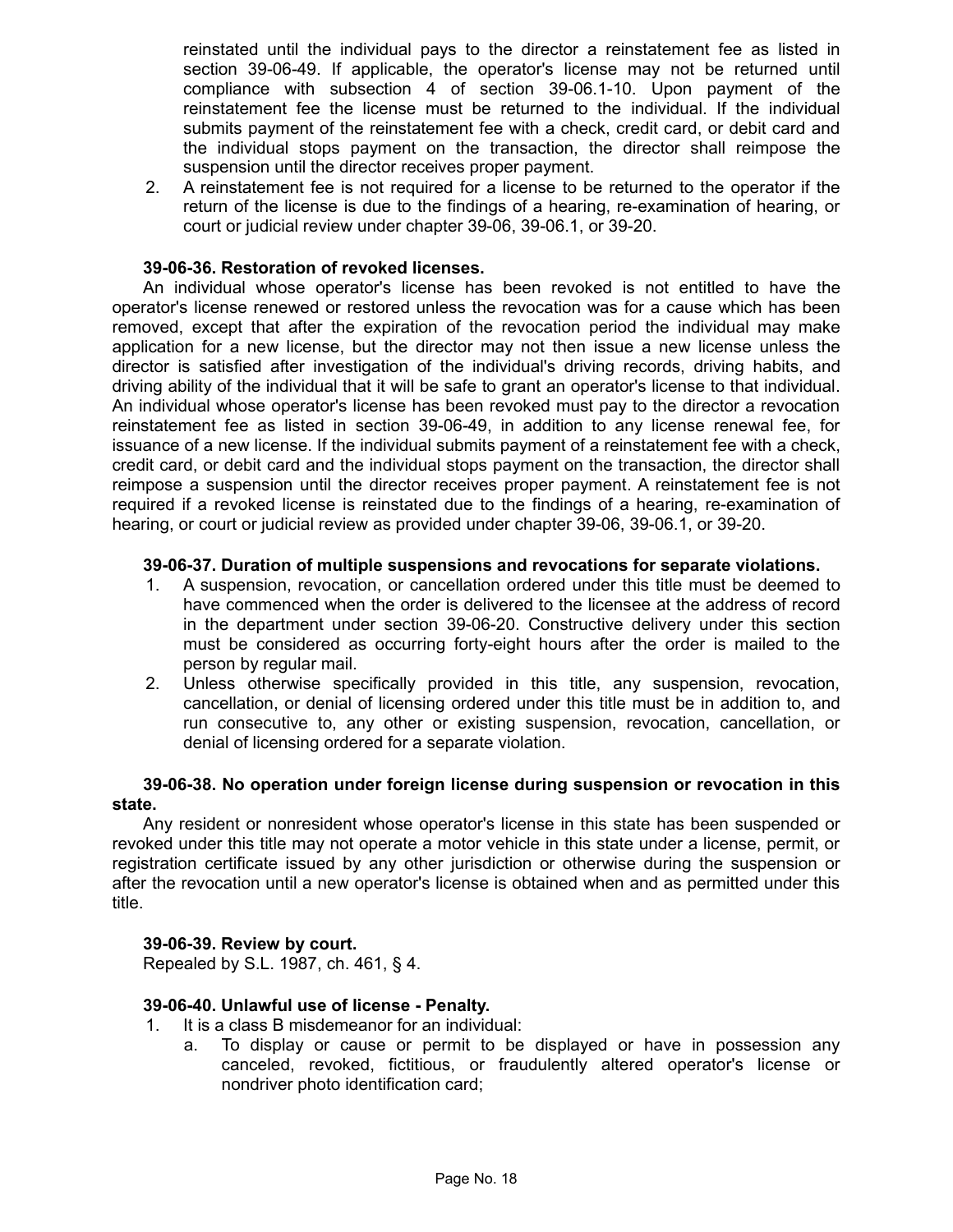- b. To lend that individual's operator's license or nondriver photo identification card to any other individual or knowingly permit the use of that individual's operator's license or nondriver photo identification card by another individual;
- c. To display or represent as an individual's own any operator's license or nondriver photo identification card not issued to that individual;
- d. To fail or refuse to surrender to the director upon demand any operator's license or nondriver photo identification card that has been suspended, revoked, or canceled;
- e. To permit any unlawful use of an operator's license or nondriver photo identification card issued to that individual; or
- f. To use a false or fictitious name in any application for an operator's license or nondriver photo identification card or to knowingly make a false statement or to conceal a material fact or otherwise commit a fraud in the application.
- 2. Within five days of receiving a record of conviction or other satisfactory evidence of the violation of this section, the director shall revoke the individual's operator's license or nondriver photo identification card. The director may set the period of revocation, not to exceed six months.

# **39-06-40.1. Reproducing operator's license - Penalty.**

- 1. It is unlawful for an individual to print, photograph, photostat, duplicate, alter, or in any way reproduce any operator's license, nondriver photo identification card, or facsimile of an operator's license or card, or to print, photograph, photostat, duplicate, alter, or in any way reproduce any document used in the production of any operator's license or card or facsimile of an operator's license or card, in a manner that it would be mistaken for a valid license or document containing valid information, or to display or have in possession any print, photograph, photostat, duplicate, reproduction, or facsimile unless authorized by law.
- 2. It is unlawful for an individual to alter in any manner any operator's license or nondriver photo identification card or to display or have in possession an altered operator's license or nondriver photo identification card.
- 3. An individual violating this section is guilty of a class B misdemeanor.
- 4. Within five days of receiving a record of conviction or other satisfactory evidence of the violation of this section, the director shall revoke the operator's license or cancel the nondriver photo identification card of the individual. The director may set the period of revocation, not to exceed six months.

#### **39-06-41. Making false affidavit perjury.**

Repealed by omission from this code.

#### **39-06-42. Penalty for driving while license suspended or revoked - Impoundment of vehicle number plates - Authority of cities.**

- 1. Except as provided in section 39-06.1-11, an individual who operates a motor vehicle on a highway or on public or private areas to which the public has a right of access for vehicular use in this state while an individual's operator's license is suspended or revoked in any jurisdiction is guilty of a class B misdemeanor for the first, second, or third offense within a five-year period. Any subsequent offense within the same five-year period is a class A misdemeanor.
- 2. If the suspension or revocation was imposed for violation of section 39-08-01 or equivalent ordinance or was governed by section 39-06-31 or chapter 39-20, the sentence must be at least four consecutive days' imprisonment and a fine as the court deems proper. The execution of sentence may not be suspended or the imposition of sentence deferred under subsection 3 or 4 of section 12.1-32-02. Forfeiture of bail is not permitted in lieu of the defendant's personal appearance in open court for arraignment on a charge under this subsection.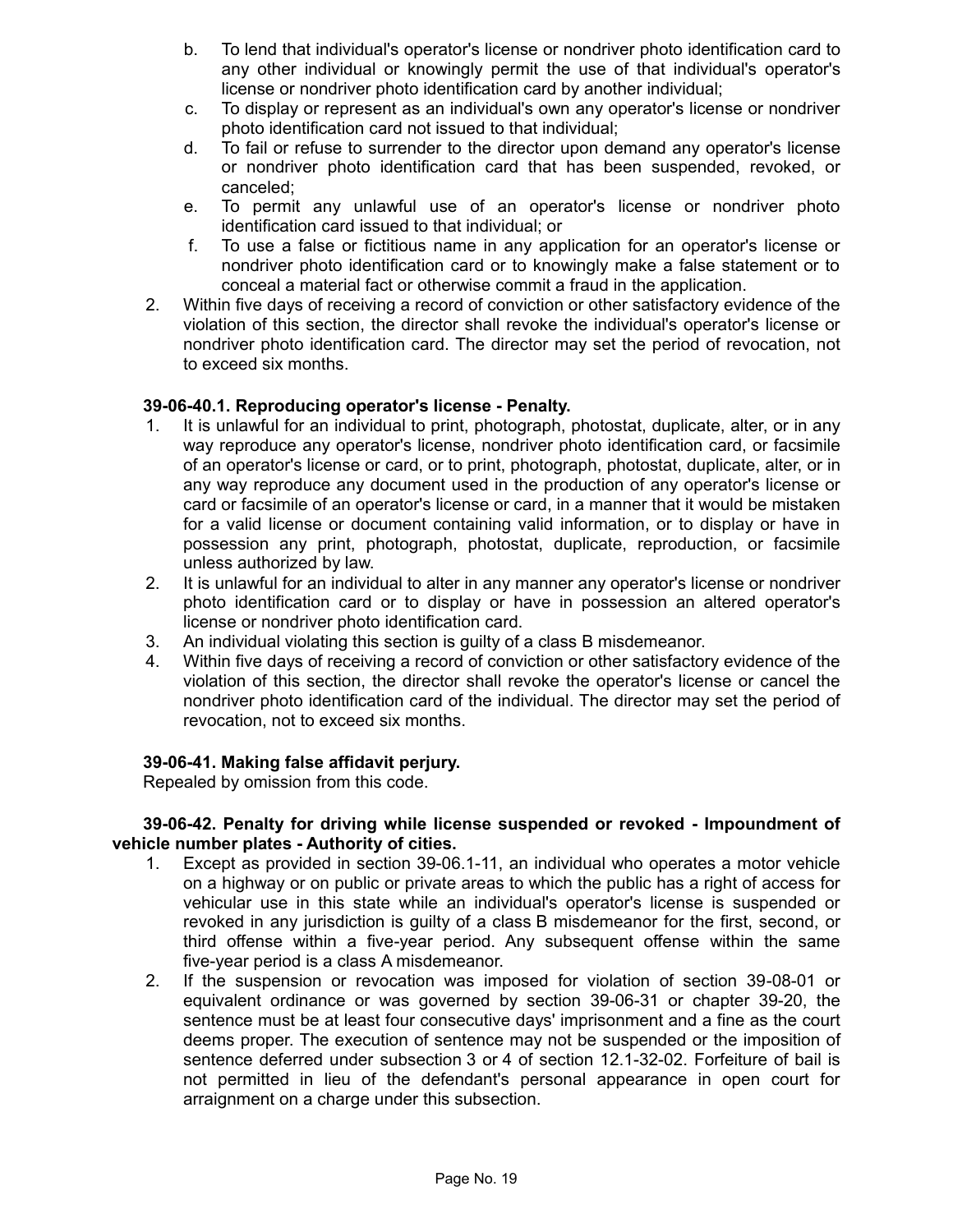- 3. A court may dismiss a charge under this section upon motion by the defendant if the defendant's operator's license is reinstated within sixty days of the date of the offense and the defendant provides to the court satisfactory evidence of the reinstatement.
- 4. In addition to any other punishment imposed, the court may order the number plates of the motor vehicle owned and operated by the offender at the time of the offense to be destroyed by the sheriff. If a period of suspension has been extended under subsection 6 of section 39-06-17, the court may order the number plates to be destroyed under this subsection. The offender shall deliver the number plates to the court without delay at a time certain as ordered by the court following the conviction. The court shall deliver the number plates to the sheriff and notify the department of the order. An offender who does not provide the number plates to the court at the appropriate time is subject to revocation of probation.
- 5. A city may authorize, by ordinance, its municipal judge to order destruction of motor vehicle number plates by the office of the police officer that made the arrest in the manner provided in subsection 4.

# **39-06-43. Extension of license suspension or revocation.**

- 1. The director upon receiving a record of the conviction of an individual upon a charge of driving a vehicle while the operator's license of the individual was suspended shall extend the period of that suspension for an additional:
	- a. Like period not to exceed ninety days if the operator's record for the three years preceding the most recent violation of section 39-06-42 or equivalent ordinance shows the individual's operator's license or privilege has not been suspended, revoked, or denied for a prior violation of section 39-06-42 or equivalent ordinance;
	- b. One hundred eighty days if the operator's record for the three years preceding the most recent violation of section 39-06-42 or equivalent ordinance shows the individual's operator's license or privilege has been once suspended, revoked, or denied for a prior violation of section 39-06-42 or equivalent ordinance; or
	- c. One year if the operator's record for the three-year period preceding the most recent violation of section 39-06-42 or equivalent ordinance shows the individual's operator's license or privilege has been at least twice suspended, revoked, or denied for a prior violation of section 39-06-42 or equivalent ordinance.
- 2. If the original suspension was imposed for violation of section 39-08-01 or equivalent ordinance, the director shall extend the period of that suspension for at least six months. If the suspension of the operator's license resulted solely from failure to appear in court or to post and forfeit bond on noncriminal traffic violations, there may be no additional period of suspension. Suspension periods for failure to appear or to post and forfeit bond on noncriminal traffic violations may be for an indefinite duration. If the conviction was upon a charge of driving while an operator's license was revoked, the director may not issue a new operator's license for an additional period of one year from and after the date the individual would otherwise have been entitled to apply for a new license. Upon a conviction of an individual for violating a restricted license issued under section 39-06.1-11 and in which the underlying suspension was imposed for violating section 39-08-01 or equivalent ordinance or is governed by chapter 39-20, the director shall extend the period of the underlying suspension in accordance with subsection 6 of section 39-06-17.

# **39-06-44. Permitting unauthorized minor to drive.**

An individual may not cause or knowingly permit the individual's minor child or ward to operate a motor vehicle upon any highway if the minor is not authorized under this chapter or in violation of this chapter.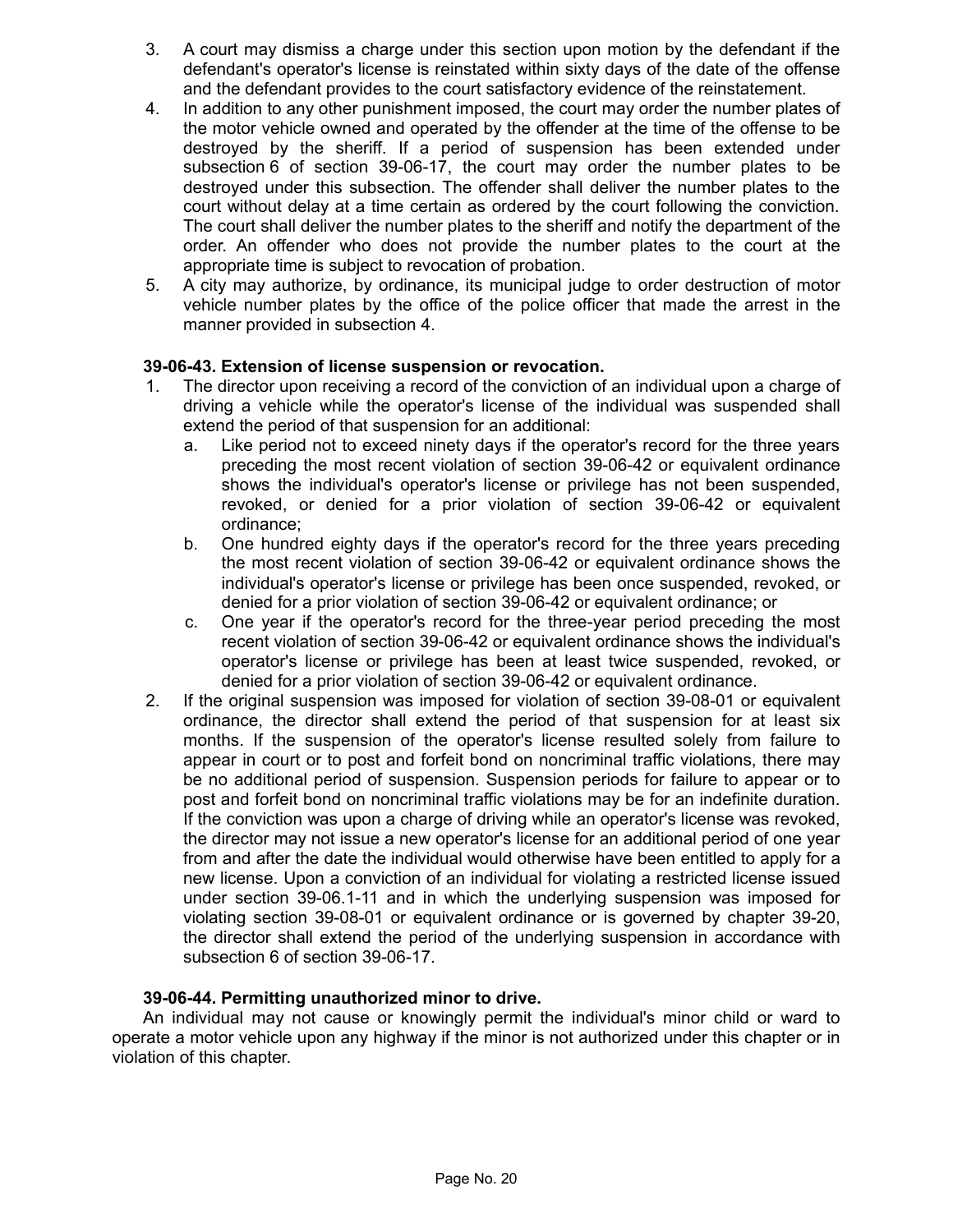### **39-06-45. Permitting unauthorized individual to drive.**

An individual may not authorize or knowingly permit a motor vehicle owned by the individual or under the individual's control to be operated upon any highway by any individual who is not authorized under this chapter or in violation of this chapter.

### **39-06-46. Renting motor vehicles - License of renter.**

A person may not rent a motor vehicle to an individual unless the individual has an operator's license or, in the case of a nonresident, the individual has an operator's license under the laws of the state or country of the nonresident's residence except a nonresident whose home state or country does not require that an operator be licensed, or unless the renter certifies that the vehicle will be driven by an individual with an operator's license.

### **39-06-47. Renting motor vehicle - License inspection.**

A person may not rent a motor vehicle to another individual until the lessor has inspected the operator's license of the individual to whom the vehicle is to be rented, or of the individual by whom the vehicle shall be driven, and compared and verified the signature on the operator's license with the signature of the individual written in the lessor's presence.

#### **39-06-48. Renting motor vehicle - Records.**

A person renting a motor vehicle to another person shall keep a record of the registration number of the motor vehicle so rented, the name and address of the lessee to whom the vehicle is rented, the number of the license of the lessee or the lessee's certified driver, and the date and place when and where said license was issued. This record must be open to inspection by any police officer or the director.

### **39-06-49. Fees - Deposit in state highway fund.**

- 1. All money received under this chapter must be paid monthly into the highway fund in the state treasury.
- 2. The fee for:
	- a. An application for a nondriver photo identification card is eight dollars.
	- b. Written testing for an application for an operator's license is five dollars.
	- c. Online written testing for an application for an operator's license is ten dollars.
	- d. Actual ability testing for an application for an operator's license is five dollars.
	- e. An application for an operator's license is fifteen dollars.
	- f. An application for a motorized bicycle operator's permit is ten dollars.
	- g. A substitute operator's license is eight dollars unless the substitute is for erroneous information due to a change in name or address, then the fee is three dollars.
	- h. An operator's license renewal is fifteen dollars.
	- i. Reinstatement after suspension is fifty dollars unless the suspension was the result of a suspension under subsection 3, 4, or 6 of section 39-06-03 or subdivision b of subsection 1 of section 39-06-32, then the fee is twenty-five dollars, or unless the suspension was a result of a violation under section 39-08-01 or chapter 39-20, then the fee is one hundred dollars.
	- j. Reinstatement after revocation is fifty dollars, unless the revocation was imposed for a violation of subsection 6 of section 39-06-17 or section 39-06-31, 39-06-43, or 39-20-04, then the fee is one hundred dollars.
- 3. Any application for which there is a fee must be accompanied by the proper fee.

#### **39-06-50. Short title.**

Repealed by S.L. 2013, ch. 291, § 62.

#### **39-06-51. License to carry warnings and convictions.**

Repealed by S.L. 1975, ch. 338, § 1.